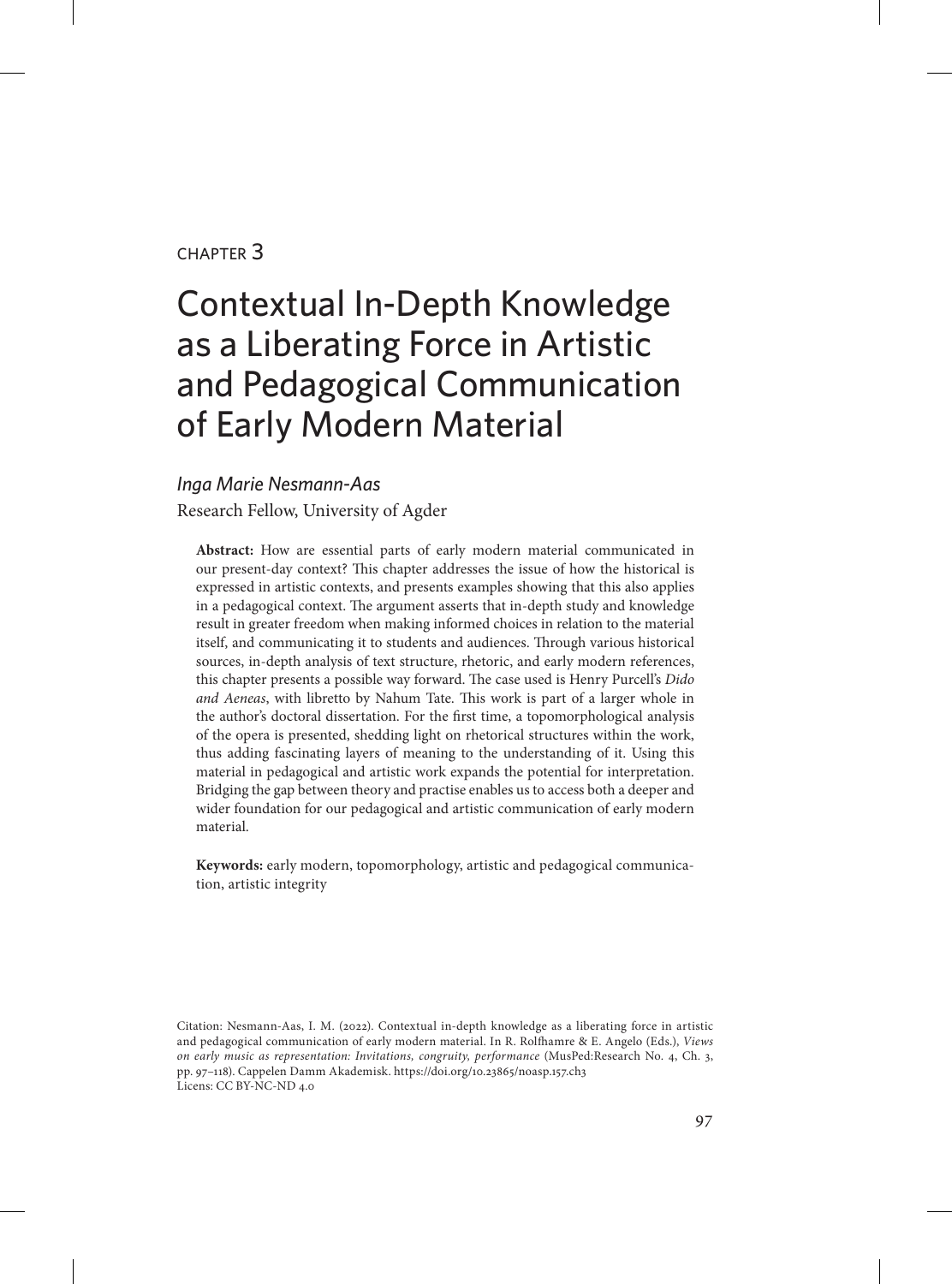#### **Introduction**

How do we experience the historical? Some would even say: Is it at all possible to encounter and learn about historical art and performance? This chapter addresses the issue of how we express the historical in artistic and pedagogical contexts. Starting with the question of the historical, employing in-depth analysis and central examples, I wish to lead the way towards a well-informed, embodied approach to artistic freedom and ways of learning.

Understanding historical material is always a complex issue. Philosophical questions regarding the possibility of ever approaching any material outside our own context, reality and time in history, cannot be entirely rejected without contemplation. However, such a point of view opposes the premise of historical musicology. Approaching the material completely out of its original context is not an alternative if we wish to relate to the historical part of this field of study. Traditionally, this has been based on a search for "authenticity" in historically informed performance, HIP.<sup>1</sup> However, authenticity is a problematic term and fallacy in itself, since the possibility of a truthful, authentic experience of the historical can never exist without also belonging to our present-day context and experience. Therefore, the fields of historical musicology and early modern2 performance need to move beyond this, towards a "post-historically-informed" era (Friman, 2008).3 Working within the fields of historical musicology and early modern music and text, history and context themselves become important angles of approach. In my experience as a performer and teacher, this also enriches my understanding, imagination and potential in terms of interpretation and immersing myself in

<sup>1</sup> Historically Informed Performance, HIP, is a term originating with the movement that started with Christopher Hogwood, founder of Early Music Consort (1967) and later the Academy of Ancient Music. The movement, spanning over five decades, focuses on a quest for authenticity in the performance of Early Music (Rile, 2014).

<sup>2</sup> The term early modern is a general term often used in historical and literary contexts, but it is also applicable to historical music. It generally covers the period spanning from the 15th to the 18th century, making it a useful term in covering periods from the late Medieval, Renaissance, Baroque and Classical eras.

<sup>3</sup> Term first found in the PhD dissertation of Anna Maria Friman, in which she defines the performance practice of Trio Mediæval as a part of a "post-historically-informed" era (Friman, 2008, p. 125).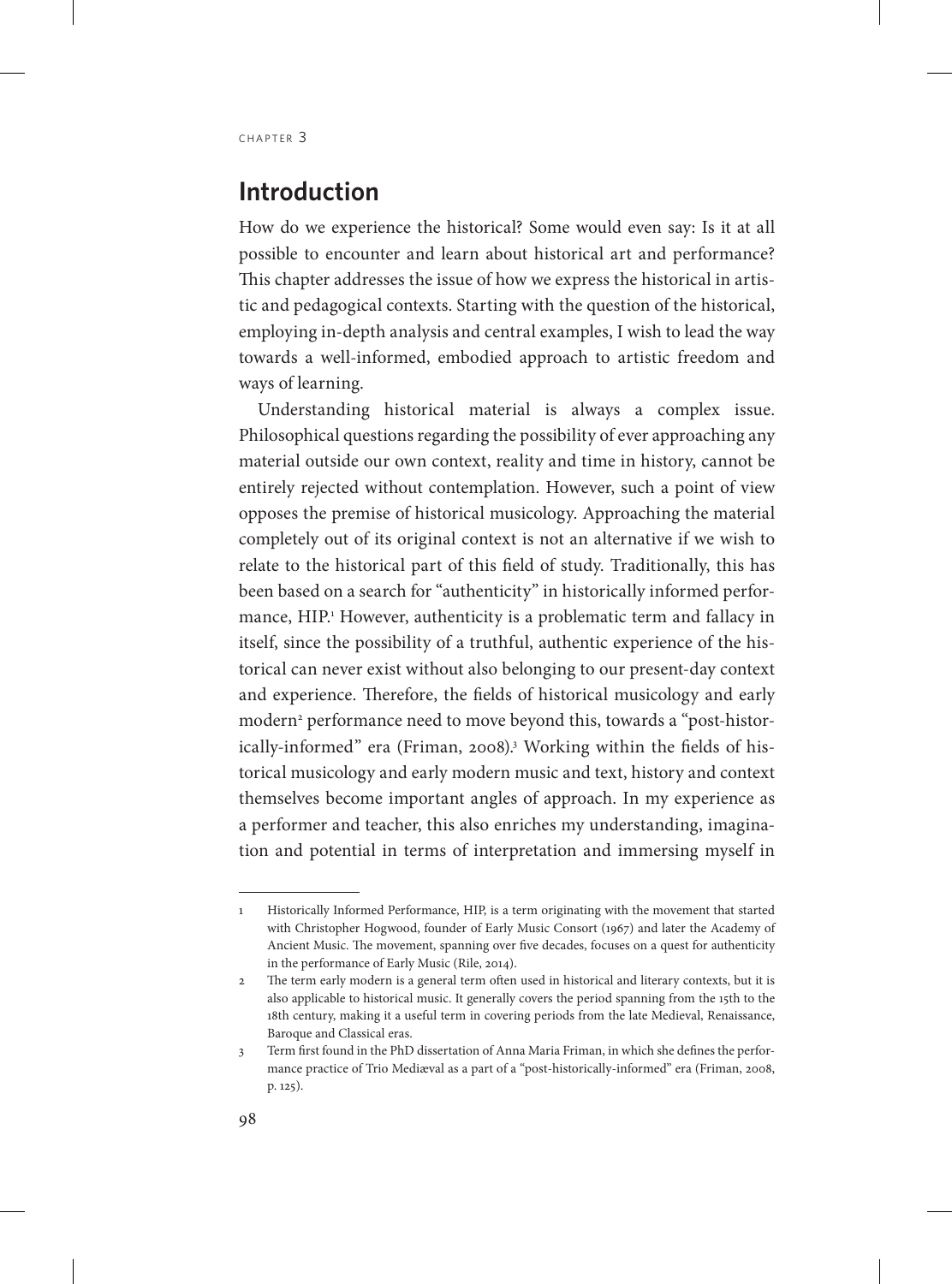the musical and textual artistic experience. My doctoral dissertation is entitled "Reconfiguring Dido: A Practical and Theoretical Investigation of the Changing Musical and Literary Representations of Dido, Queen of Carthage as the Basis for Character Interpretation in Henry Purcell's Opera *Dido and Aeneas*". This opera is a central work of its era, and I have been interested in it musically, and in terms of its content and literary references, for a long time. It is also a well-suited point of departure as an example of my approach and combined methodology. The focus of this chapter is in line with my dissertation project and an essential part of the premise of my studies, combining literary analysis, historicalmusicological approaches and modern performance practise with a multisensorial, spatial and embodied approach to performance integrity and artistic communication. The overall aim is to illustrate through examples *how combining these approaches lays the groundwork for well-informed choices supporting an embodied understanding, resulting in artistic freedom and better communication.* This is relevant for performers, students and teachers, as well as researchers within related fields, encouraging a wider perspective and more integrated views on these topics.

This chapter will elucidate the process of in-depth study of sources and analysis of the material, and some of its contexts as a knowledge base for artistic integrity.4 This, in turn, is also highly applicable to the pedagogical process of teaching historical material, and communicating it in a meaningful manner through an open-minded dialogue with students. Limited by the scope of this chapter and the nature of my approach, there is little room for a deeper focus on more specific pedagogical discourse. My goal here is to show how this approach is also highly relevant and applicable in a music pedagogical context, and I will thus refer to this when relevant throughout the text.

The research process will be demonstrated through a topomorphological analysis<sup>5</sup> of the overall structure of the opera *Dido and Aeneas* 

<sup>4</sup> The term artistic integrity refers to the competence, experience and understanding that a performer personifies, and this is strengthened through well-founded choices, enabling the performer to "stand one's ground" in explaining one's artistic choices in terms of performance and interpretation. I see this as a liberating force providing both humility, confidence and artistic freedom resulting in a better communication.

<sup>5</sup> Term explained in the context of analysis later in this article.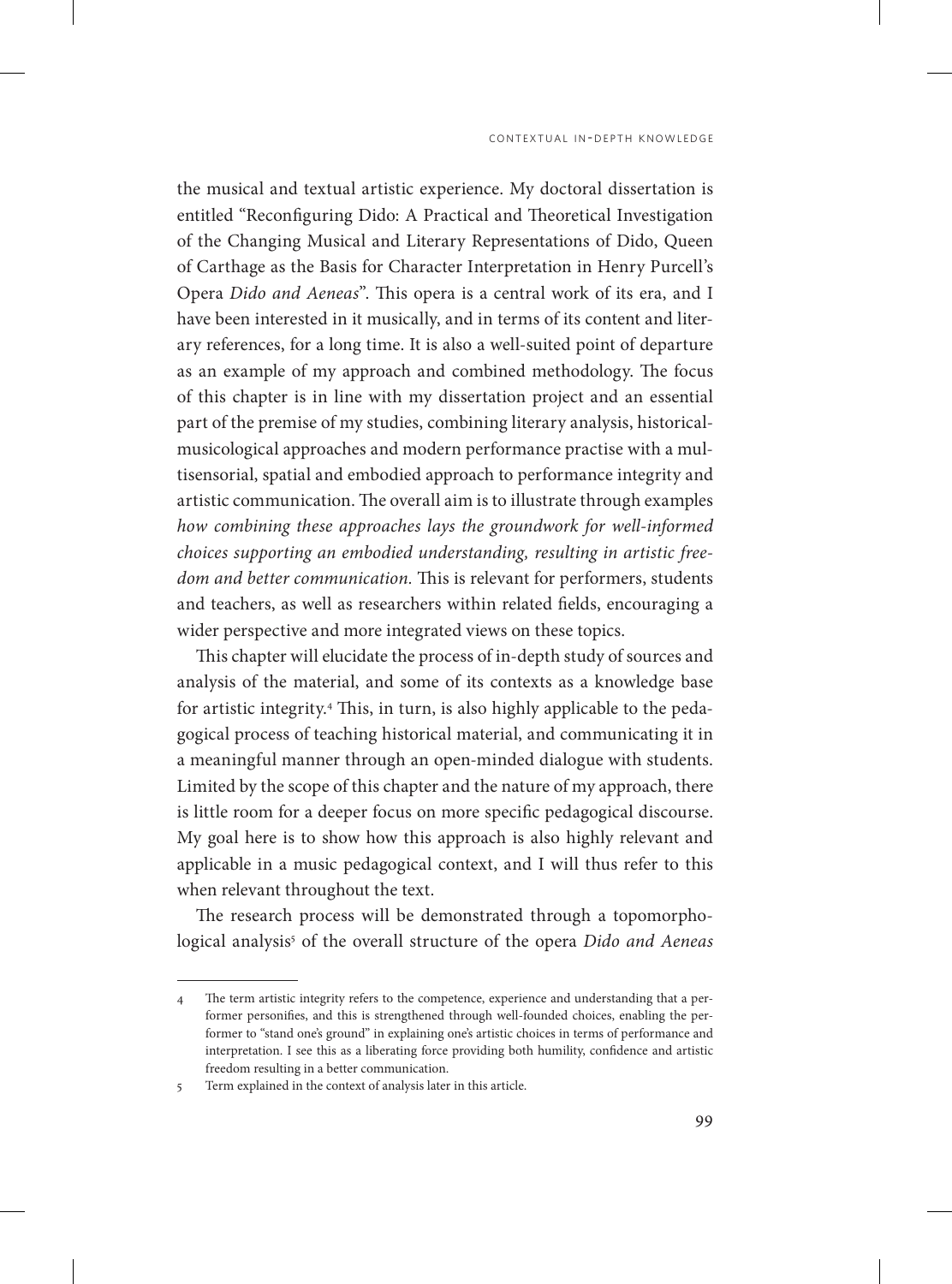from around 1689, composed by Henry Purcell with a libretto by Nahum Tate. The same analytical approach will delve deeper into the aria "Dido's Lament". Further, I will combine this with analyses of structures and key signatures, to name a few examples. In accordance with current knowledge from historical research on the work's time of origin, I will explain some possible interconnections, interpretations and inspiration for an embodied artistic approach to the material. Methodologically, I have worked for some time with this material from a literary perspective, drawing on the competence gained from my Master's in English literature. I have also utilised a similar approach in both my Master theses, in English and music. This has now been further developed and widened methodologically in my PhD work, based on detailed reading, personal experience in singing, working with the material creatively, and a combination of all these methods. This can have clear implications for performers and pedagogues. Thus, the discussion in this chapter will explore some pathways towards finding new, meaningful ways of studying and approaching the artistic and pedagogical experience of the opera *Dido and Aeneas.*

#### **Past and present: A meaningful dialogue?**

As an artist approaching historical material wishing to immerse oneself and perform the music, there can be many choices in relation to material, context and primary sources. However, the foundational knowledge for making good choices is not always present, and because it is time consuming and may seem dreary and less important, it is often the case that performers wish to be told what to do and given the material they are to work with. Choices are often not made consciously, or rather made by others, such as coaches, conductors, or based on a performance tradition already established as mainstream and acceptable. Support for the fact that such ideas are prevalent in the world of classical music and should be challenged is found, among others, in Austbø (2018) and Friman (2008).

I argue that there is a lot to be gained from doing the work oneself as a performer. Through my case study of *Dido and Aeneas* I will present the main aspects of the process of studying primary and secondary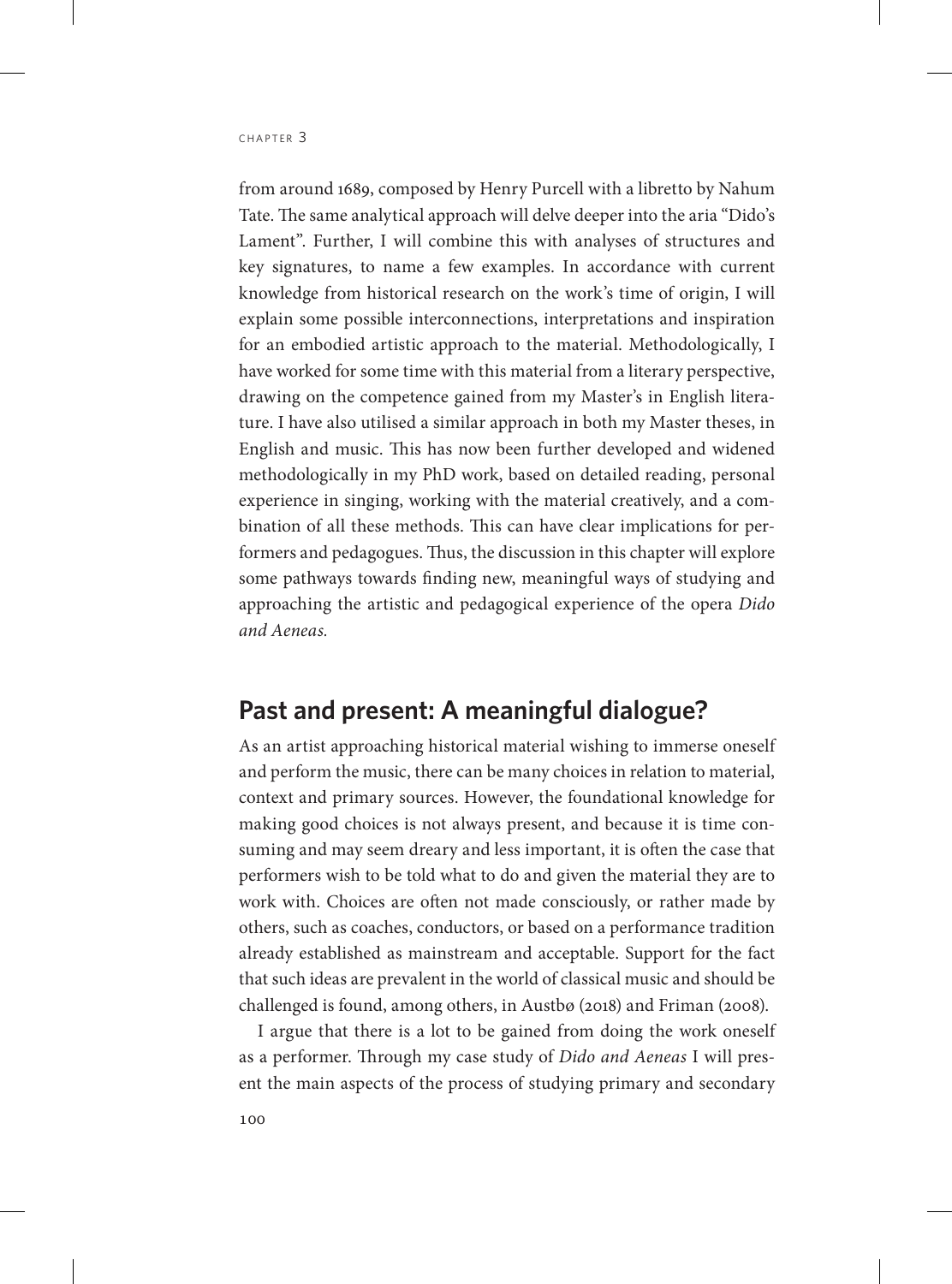sources, adding contextual historical knowledge, and combining this with an artistic sensibility, so as to build a solid foundation of knowledge for one's artistic choices. The essence of my argument is based on the premise that the integrity and ethics of informed choices lead to more complex and interesting artistic communication. The artist will also be prepared to stand one's ground and defend the artistic interpretation if challenged, and such integrity and independence of artistry is needed in the field of classical music in general and, more specifically, in early modern music. In the essay "On Quality in Musical Performances" [My translation, Norwegian title: "Om kvalitet i musikalske fremføringer"], Håkon Austbø discusses the challenge of traditional approaches to performance in classical music competitions. The measurable and objective criteria of accurate interpretation of the notated music with impeccable technique, following tradition and style, being in line with the composer's intent and displaying knowledge of the work's structure, are all favoured over a personal and unique interpretation (Austbø, 2018). He goes on to claim that there is often a price to be paid for being unique and presenting a personal interpretation. He sees this as a problem, as the survival and renewal of classical music depends on development and not just conservation. Leaning on tradition and objective criteria does little to promote a genuine and living artistic practise. As Nina Sun Eidsheim points out in her article "Sensing Voice":

What *is* familiar to those who study Western music is that which can be written down. Common methods of musical representation and analysis evidence Western culture's preoccupation with what notation can capture and preserve. [...] Consequently, the abstractly yet fixedly *notated* overshadows the concrete, ever-shifting *experience* of music. (Eidsheim, 2011, p. 134)

The point that the objective, notated and measurable dominate the musical experience, and that this fact must be challenged, might seem counter-intuitive to my case for studying material in detail. My argument is precisely that following tradition does not lead to renewal, however renewal will not stand its ground against high status and widespread tradition unless it is well founded. This foundation is built both through meaningful dialogue with the historical past and in embodied interaction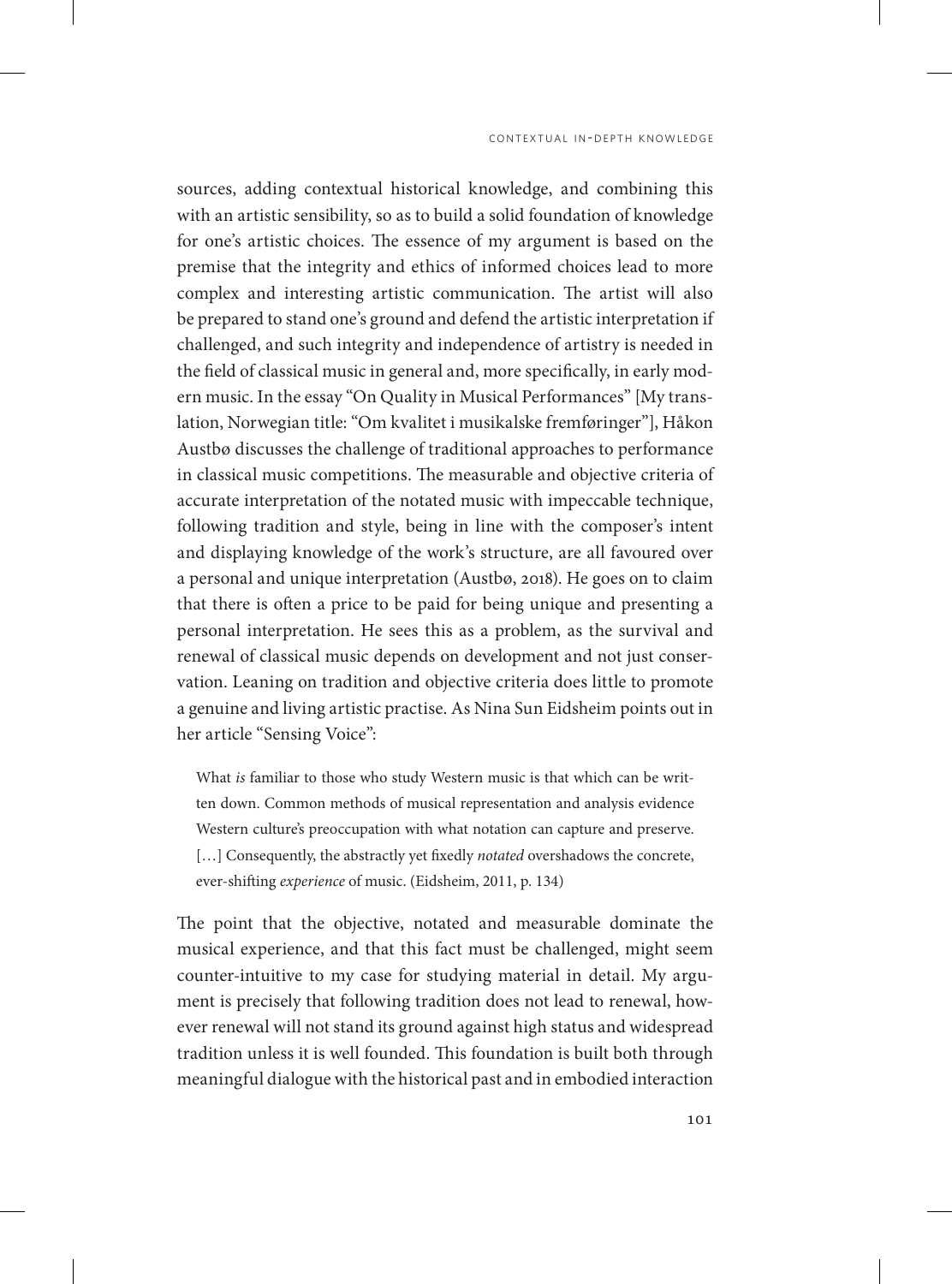with the material in our present-day context. In her article, Eidsheim displays these two perspectives as opposing each other:

In vocal studies, this orientation plays out as a privileging of dramatic, structural and semiotic content (libretto, score), and sociohistorical context over the distinct quality, or timbre, of each individual voice in each performance of each work. Generally, Western music studies favor the idealized and abstract at the expense of the sensible, unrepeatable experience. (Eidsheim, 2011, p. 134)

I do not agree that there must necessarily be an opposition between the two. As previously stated, to renew the field one must have the integrity and ethos to be in dialogue with the past, while at the same time be aware, not to say, proud, of one's artistic uniqueness and interpretation. I fully endorse the multisensory approach favoured by Eidsheim, but in addition, I also see an inspiring potential in the unpredictable and unknown landscape in the intersection between the historical past, the performative present, and future artistic potential. To me, perspectives of content and context of historical material, and multisensorial, interpretative and unique performative artistic expression activate each other and result in greater artistic power and communication.

#### **Historical sources: Do they matter?**

In relation to *Dido and Aeneas,* when choosing a source for the musical and textual material, there are many factors to consider. It is not usual for performers to seek out all possible editions, prints and original sources of the score. At best, one seeks to find a critical score where the editor has done a thorough job. But there is often more than one version out there. How do you choose? And on what basis do you choose? The job of reviewing all available scores, and the research and researchers behind the work is a daunting task. Choosing the seemingly most acknowledged one, the more widespread one, or the one that sounds more definite (not leaving too many demanding choices) is tempting. In my work with various scores of *Dido and Aeneas*, it is clear that a score named "Norton Critical Scores", "an authoritative score", sounds well researched and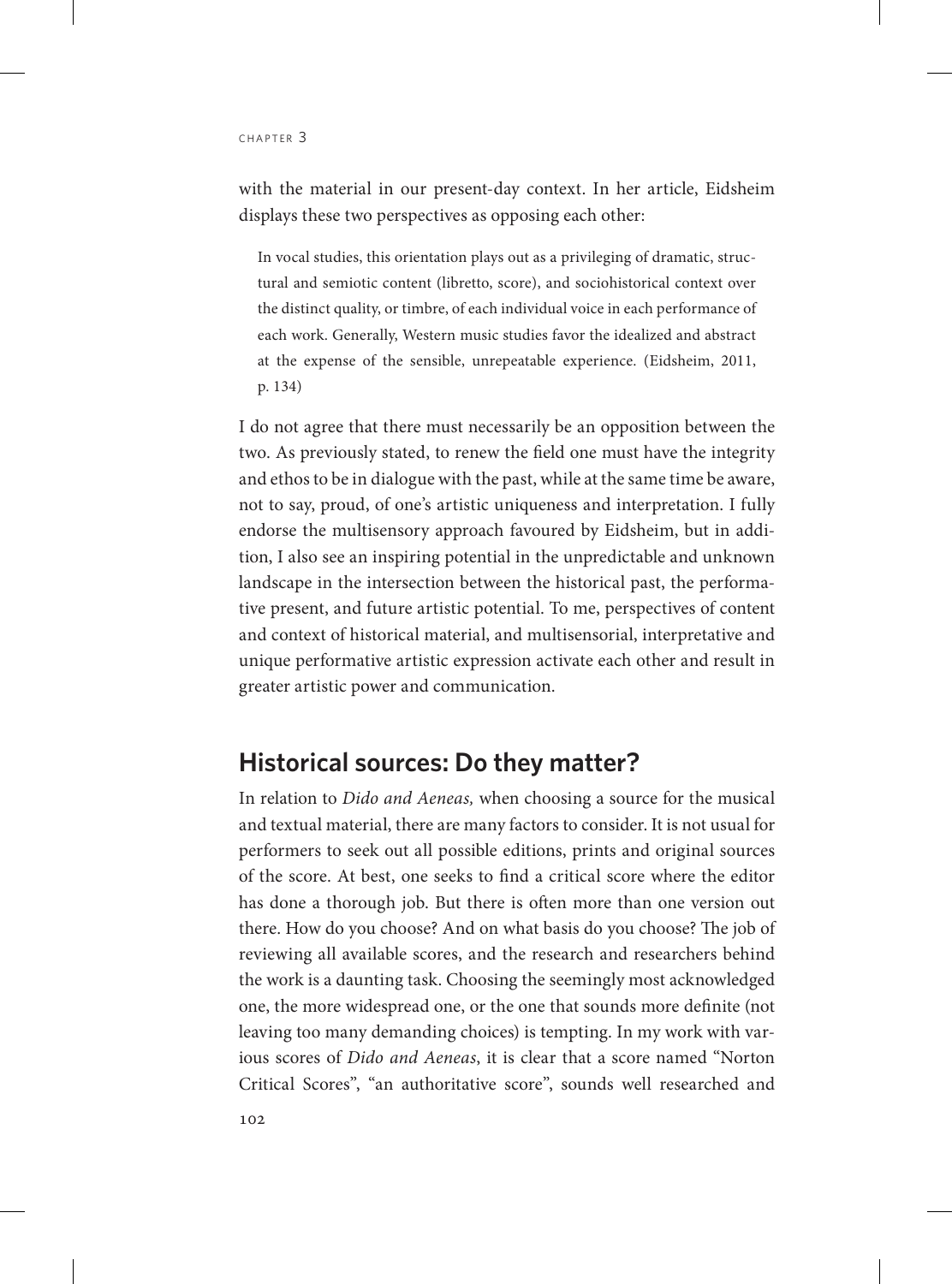definite. The status of the publisher and editor is clear. However, I have delved into discussions of the research on this opera, and find that there is some debate among acknowledged scholars. Curtis Price (Purcell, 1986), Ellen Harris (Purcell, 1987), William H. Cummings (Purcell, 1995) and Margaret Laurie (Purcell, 1974) are all renowned, and to choose between editions edited by any one of them requires an in-depth understanding of their points of view on controversial issues, in terms of historical research on the opera, and the various manuscripts and original sources in existence.

The whole issue of finding the most "authentic" original version builds on the premise that there is one definite, original and authoritative version out there, defined sometime in the 1680s by Henry Purcell and Nahum Tate, and that the ultimate goal for any work with this opera and performance thereof, should do the "work" justice. This classical romantic idea of the "work" (Goehr, 2007) and performance is increasingly challenged in today's world of classical music and opera, but the traditional approach is deeply embedded in tradition and culture and is still a given, although it is sometimes somewhat expanded.

A discussion of historical evidence shows that there are many good reasons for challenging the classical tradition in terms of work interpretation. There is an intimate and very interesting connection between acquiring knowledge embedded in the material itself, and the social, political and cultural context from which it came into being. The freedom of understanding and integrating the material on many levels can lead to meaningful artistic interpretation for performer and audience.

Tanja Orning, at the time of her postdoc at the Norwegian Academy of Music, states that "styles of the past are in themselves emptied of meaning" (Orning, 2018, p. 2, my translation).<sup>6</sup> I strongly disagree with this statement.

<sup>6</sup> Original Norwegian full quote: "Musikksosiologen Theodor Adorno beskrev materiale som noe som er i stadig dialog med historien og den sosiale konteksten. Samfunnet reflekteres implisitt i materialet fordi det filtreres gjennom komponistens erfaringer, og på denne måten vil materialet alltid ha en historisk dimensjon. I dette perspektivet er tidligere tiders stiler isolert sett tømt for mening. Et senromantisk tonedikt eller en sonate i neoklassisk stil skrevet i dag, kan være ypperlig utført stilistisk, men hvilken estetisk verdi det har for oss, er et annet spørsmål. Slike stiløvelser vil i ytterste konsekvens forbli kun stiløvelser fordi de ikke bringer inn en dialog med samtiden" (Orning, 2018, p. 2).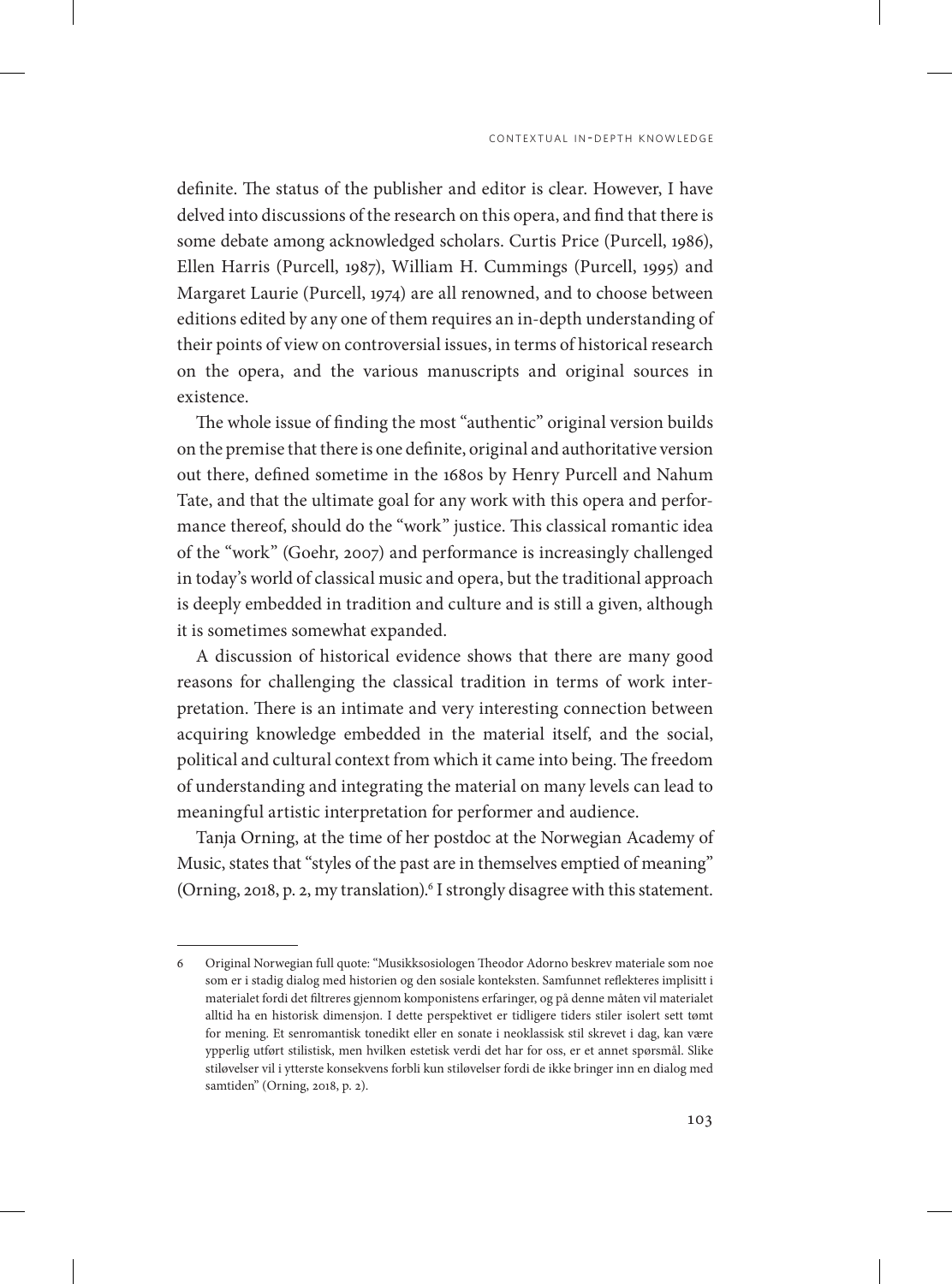She explains that this is because styles of the past are not in dialogue with society today. In my opinion, her approach focuses on the "work" as a composition on a piece of paper, not the experience of music as it is performed. The performer is an artist communicating with the past in working with and performing the music. The audience is a part of this multisensorial experience of music performance, both parts being at once in the present and in dialogue with the past. I find this to be true of music of various styles from different times throughout history. Thus, this is a premise of my reason for engaging in a dialogue with historical material.

It is clear that the field of historical musicology focuses in large part on facts and details. Being able to document original manuscripts, first performances, performers, conductors, conventions of performance, playing technique, and so on, is important in that it sheds light on the context of the material we have today. However, this discussion can become immensely detailed, and building arguments to support a claim, theory or idea based on the knowledge we possess today can become a neverending debate. This seems like discussion for its own sake. In my opinion, it is important to connect theoretical discussion to performance practise. But this is not a common practise everywhere. The gap between the field of musicology and performers is well established through, for example, Anna Maria Friman's dissertation "Modern Performance of Sacred Medieval Music with Particular Reference to Women's Voices" (2008), in which the research shows that there is not much communication between musicologists and performers in the field of early music. In an interview with musicologist Susan Boynton, Boynton makes the point that musicologists have the freedom to speculate without having to make definite decisions. This liberty is in contrast to performers, who have to decide when they perform (Friman, 2008, pp. 113–114). Although approaching the material, as well as purpose, for musicologists and performers are naturally different, I truly believe that understanding each other's perspective, and learning from each other's practise, can result in more meaningful research and more well-informed and creative artistic practise. There are already examples of successful collaboration between scholars and performers, however, I wish to make this more mainstream and embedded in music education and performance practice.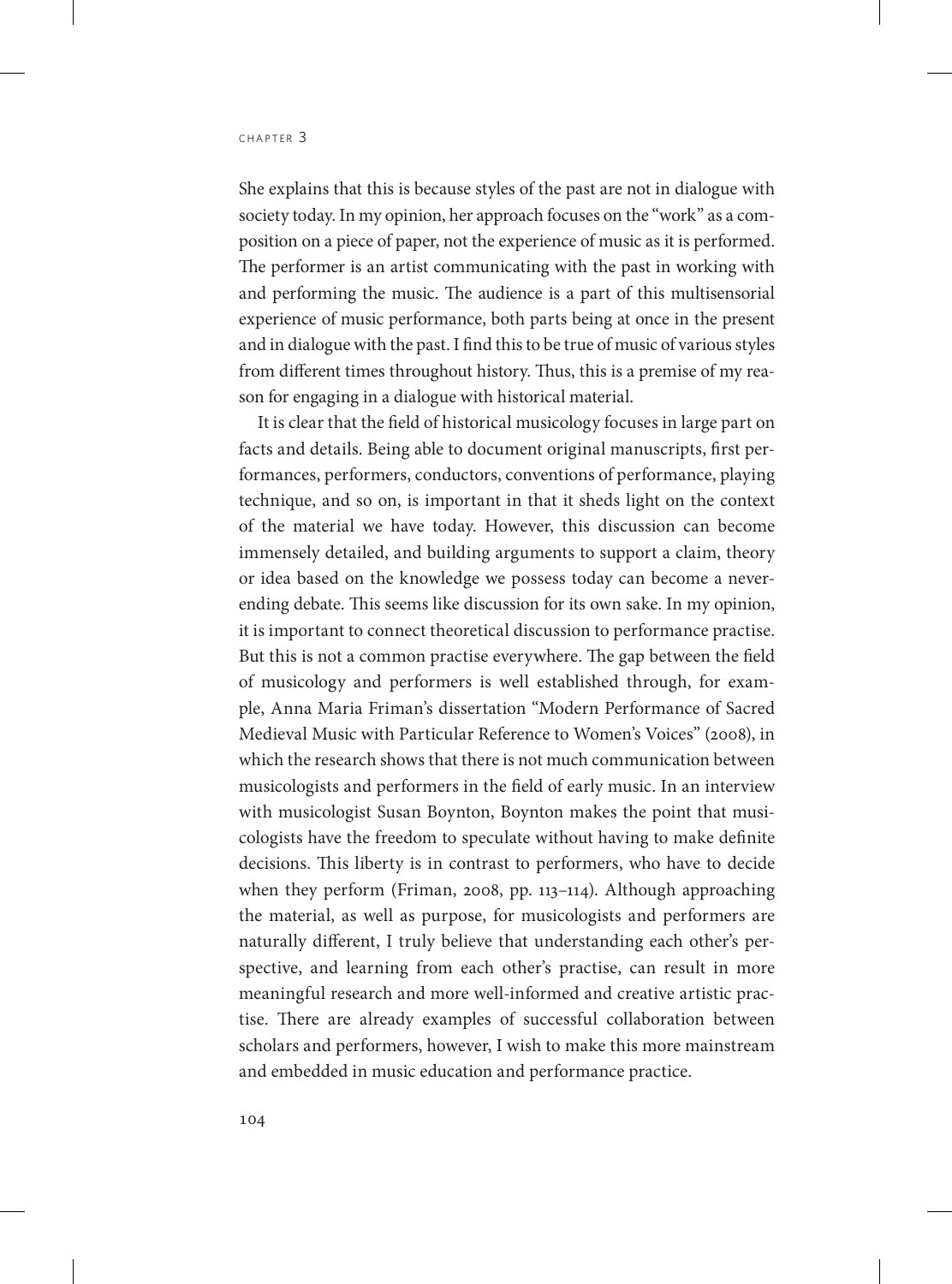"The knowledge the performers bring to their performances creates freedom and enhances their feelings of non-confinement, and that freedom opens up the creative process through which music can happen in an unrestrictive way" (Friman, 2008, p. 131). This quote is powerful in that is encompasses the ontological premise for my overall argument. Friman boldly states that knowledge leads to freedom, non-confinement and creativity for the performers. And she bases this on empirical data from her PhD research on her own performance, and from interviews with internationally renowned performers of medieval music, as well as established musicologists within the field. What this knowledge encompasses is different for each performer, but as I will show, a lot of knowledge is freeing rather than restricting, in terms of a creative and free performance.

The idea of historically informed performance, HIP, has since the start been almost obsessed with notions of authenticity: the premise of an authoritative original source in order to find the ideal performance with regard to how the original composer and listener might have defined it. As this goal is impossible no matter how you approach it, the premise is false and results in a restricted view, a museum-like approach, not at all in line with artistic creativity. However, historical context reveals an enormous amount of information about how the composers, writers, performers and audiences viewed the work and how they approached it. This knowledge supplies us with new ideas, possible interpretations and approaches, where there is not a definite right or wrong, but where the goal is for the work to be performed and experienced in a meaningful artistic manner for all involved. In this context, it is also highly relevant to include parameters such as modern or period instruments, baroque or modern pitch, use of vibrato and ornamentation, to name some relevant elements. An extensive investigation into such choices is important, but not the focus of this chapter. However, I find it necessary to mention this, and further discussions will be included in my PhD dissertation.

In both Harris (2018) and Price (1984), to name a couple of authoritative sources, there is a detailed account and discussion of surviving sources of librettos and scores of *Dido and Aeneas*. "The state of the surviving sources of *Dido and Aeneas* is the most deplorable of any of Purcell's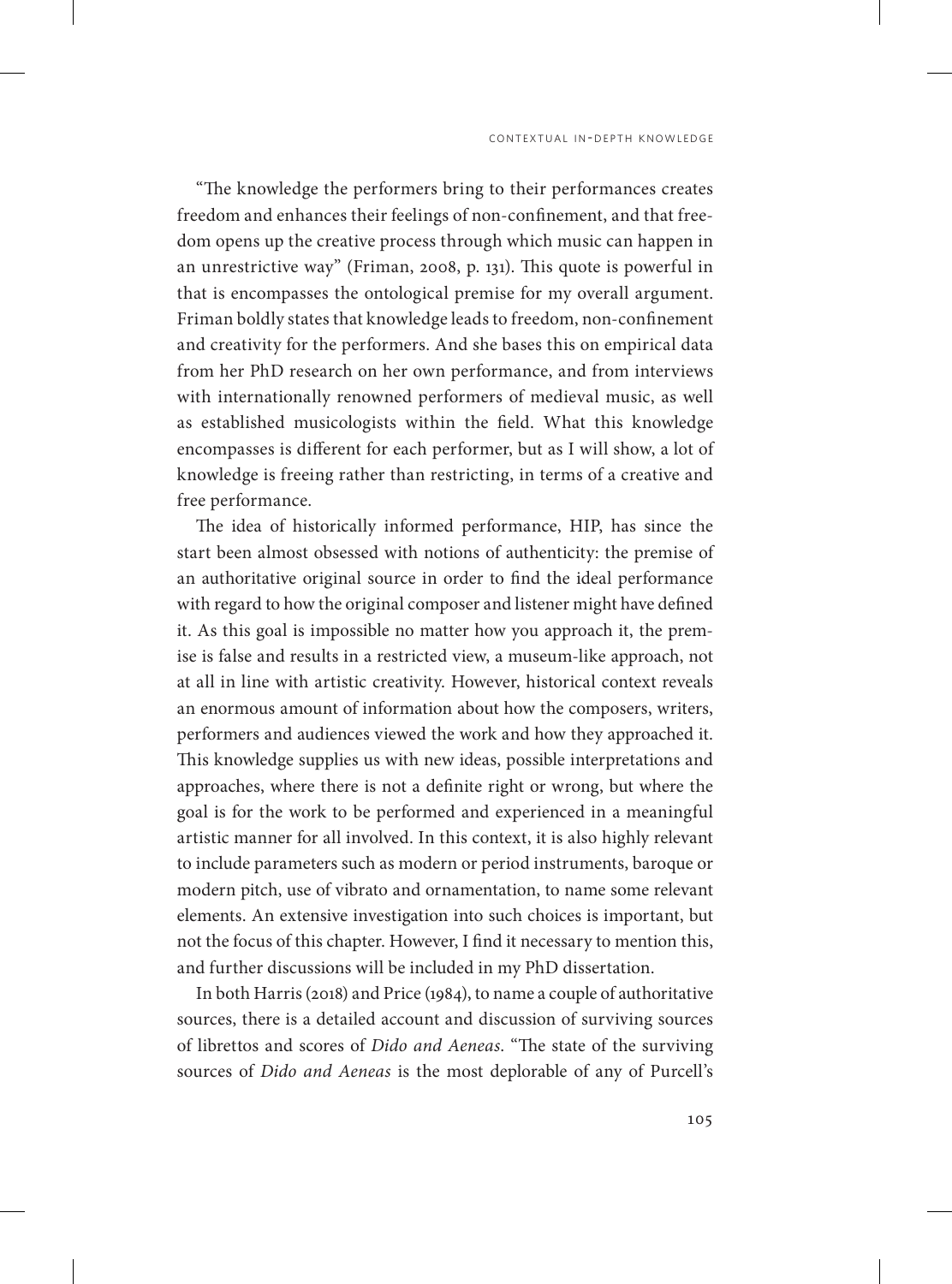major stage works" (Price, 1984, p. 239). The only source from 1689 (?) is Tate's printed libretto including the prologue. However, the earliest surviving score is the Tenbury score MS1266 dating from 1750, lacking both the prologue and the chorus at the end of Act II. Without going into a detailed discussion of the variations and discrepancies between various surviving sources, it is clear that choices have to be made if the opera is to be performed. What sources to trust and what to do with missing sections are all important to consider. The debate among musicologists has been going on for decades, and we are left with several possible solutions, most of them argued by some to be the most historically correct. But again, the premise of seeking out an authoritative "authentic" version is perhaps not the most historically informed way of approaching the issue at hand, anyway.

Some of the missing sections in the preserved manuscripts have been "filled in" through different means at different times and contexts. In part three of her book, Harris (2018) writes about the performance history of the opera. Many alterations, variations, extensions and other changes and additions have been performed throughout history. They are products of their time, and in hindsight, many are considered to be "unhistorical", far from the original and out of genre and style. Discussions on issues like these go deep into music philosophy and concepts of "authenticity". I do not wish to be considered a purist, as my point of view is that interpretation and recontextualisation of a work will always be the only way to perform it, as it is impossible to truthfully recreate the past. However, the issue of how far away from the "work" we can go before it becomes a new work, is an interesting philosophical issue, with somewhat fuzzy logic. As Eidsheim states in relation to the recognition of various genres of music:

Musical genres are generally recognized within a few seconds, based on timbre: If the formal parameters of a genre are fulfilled but the timbral aspects are not, the status and intactness of the work in a particular instantiation – that is, the extent to which the work remains itself –are called into question. (Eidsheim, 2015, loc. 2883-2885)

Purcell's *Dido and Aeneas* as a musical genre and musical work is recognised, among other parameters, by its timbre. If, for example, the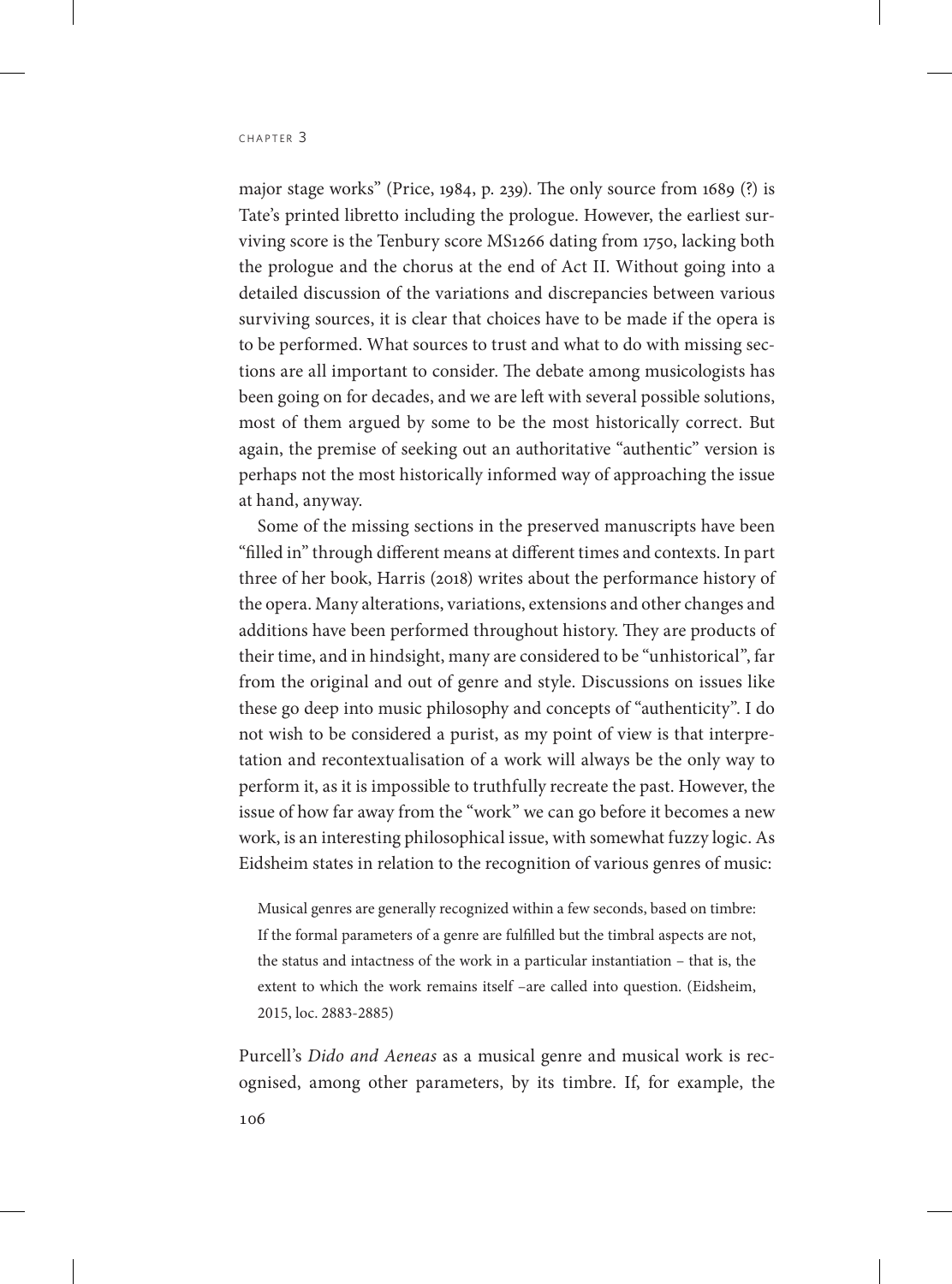melody and text remain intact, but the instrumentation, style, vocal technique, etc. are altered, does the work remain itself? There are several interesting and, in my opinion, beautiful new, modern versions of, for example, "Dido's Lament". The melody is mainly the same, but the timbral aspects are altered.7 In my view, this represents something new in the sense that the extent to which the work remains itself is called into question. This means that it is, to a greater extent, something new based on historical material, rather than actually being historical music. And the difference is crucial when working within the field of early modern music, as the historical is the premise, even though we recontextualise it and make it meaningful as an artistic expression and communication in our own time.

#### **A historical case for appropriation and recontextualisation**

As far back as 1700, opera *Dido and Aeneas* was included as an allegorical play-within-the-play in Gildon's adaptation of Shakespeare's *Measure for Measure*. This version was based on both Shakespeare's original and Davenant's reworking of the play from 1662. Rewriting famous plays was a common practise in seventeenth-century England, some reworkings being more popular than others. The opera was divided into four sections and placed between acts as a commentary on the plot and an allegory for the characters, being displayed for them onstage, so the opera became a part of the play, not just a musical interlude. This reveals the opera in a new light, adding layers of interpretation. As Price puts it:

7 I would love to give several examples of this with analysis and comparisons, but it would be a step aside with regards to the focus and frame of this article, so it must be left for later publications. However, here are some links to examples on YouTube in terms of timbral and visual alterations and new interpretations: Jeff Buckley: https://www.youtube.com/watch?v=sA5UAbl1OWY Annie Lennox and London City Voices: https://www.youtube.com/watch?v=f3DFaIovZxc Allison Moyet: https://www.youtube.com/watch?v=8EIrvGro3n8 Director Andrew Ondrejcak with trans and queer lip-sync: [https://www.youtube.com/watch?](https://www.youtube.com/watch?v=8EIrvGro3n8) [v=8EIrvGro3n8](https://www.youtube.com/watch?v=8EIrvGro3n8)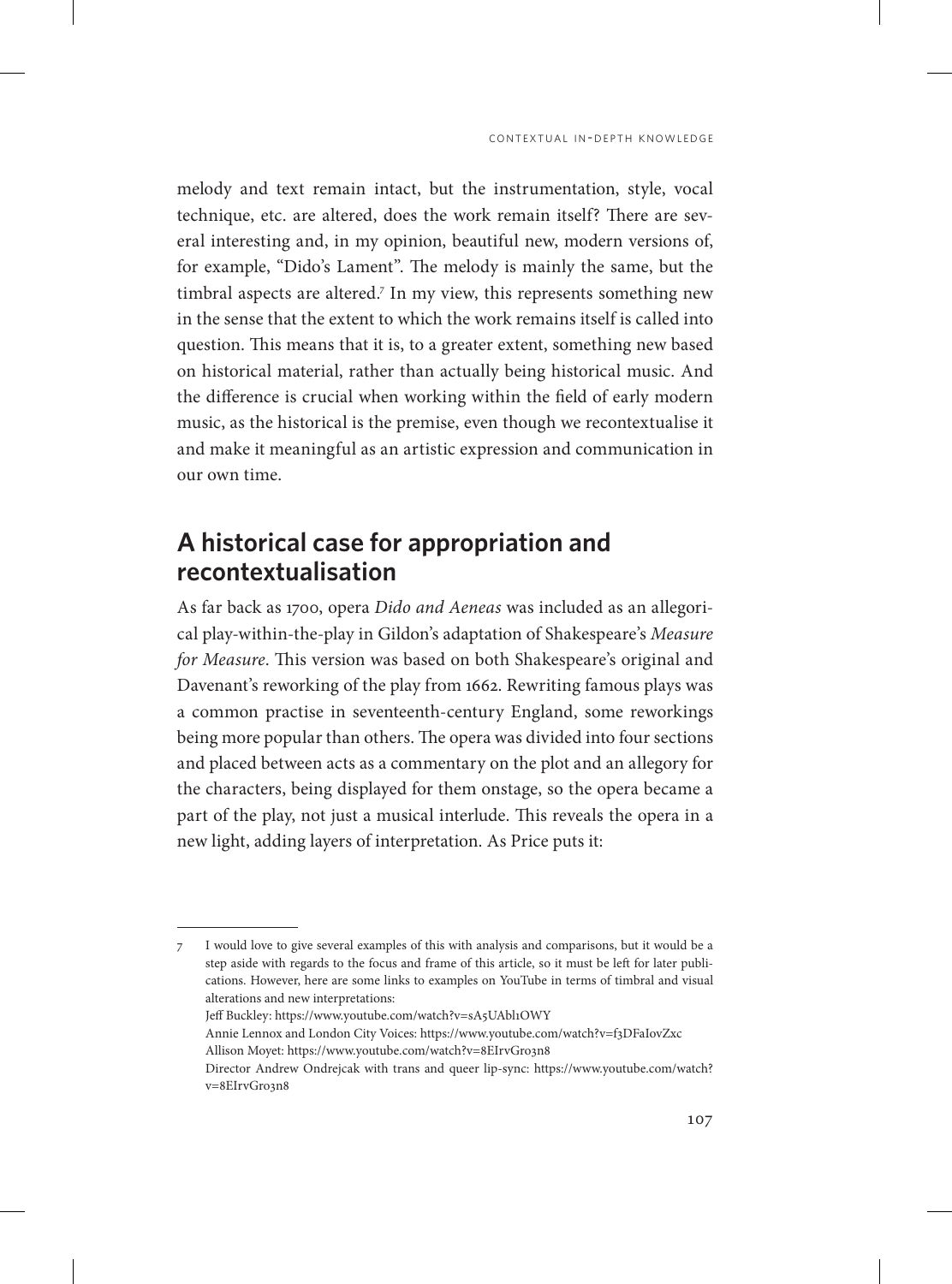Purists may view the joining of the opera and play as a misguided conflation that saps the lifeblood of each, but I think the union provides a valuable, if indirect, insight into how the composer's near contemporaries may have interpreted the troublesome ambiguities surrounding Aeneas. (Price, 1984, p. 238)

Drawing on this argument, seeing the near contemporaries' treatment and interpretation of the material should also inspire us to be bolder in our recontextualisation. If they found it natural to adapt, edit and employ plays, operas, songs and poems in new contexts in order to become meaningful new artistic performances, why shouldn't we?

Another good example following a similar train of thought, is the issue of the missing dances. In various libretto and score sources, up to eleven dances are mentioned. However, in the oldest and most complete score in existence, there are only four dances specified in the musical score (Harris, 2018). However, Harris argues through historical references on performance conventions of the time, that several dances can be "hidden" in the score, for example through repetition of a choral movement or improvised, conjoined with the preceding music. And references in the libretto of two dances for guitar were almost certainly improvised. That is the reason for them not being notated in the score. They are both based on a repeating bass pattern, a chaconne and a ground, and such guitar pieces were common knowledge in terms of improvisation at the time (Harris, 2018, pp. 76–81). This attitude towards improvisation should remind us that improvisation was a natural and embedded practise and thus a part of the composition. What we can learn from this, is that we should adopt a similar attitude in recreating and performing this work. It is a collaborative practise and is created through the performance. At the same time, I would like to mention that in order to maintain the timbre of the opera, the nature of improvisation should be musically and stylistically in line with the notated score.

#### **Music and rhetoric**

Moving on to musical and textual analysis, it is clear that an in-depth study and knowledge of the musical and textual material reveal the intimate interconnection between music and text. It will suffice here to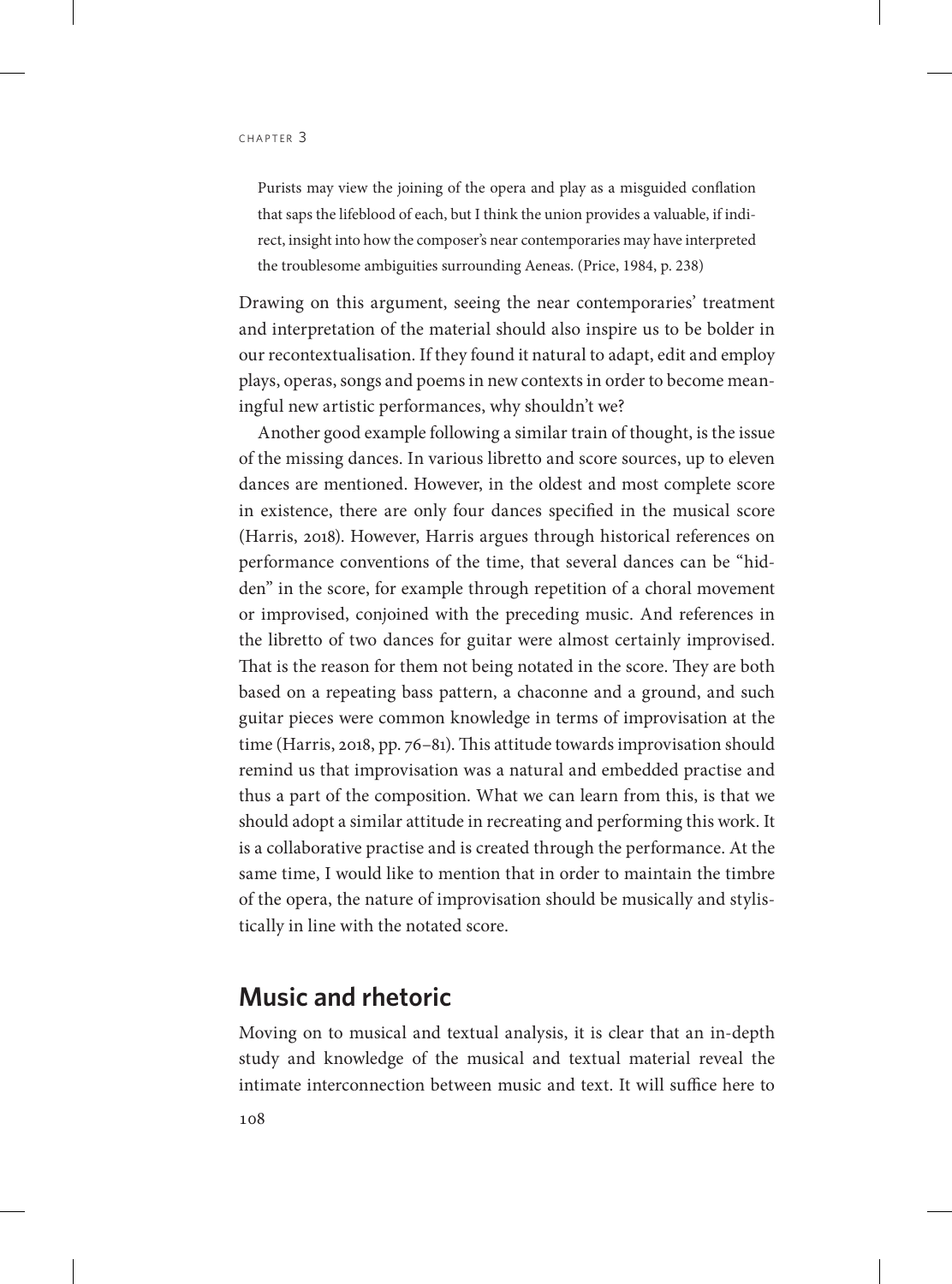present some central examples. To begin with, the relationship between key signatures, characters and plot is an intricate one, on many levels.

From the beginning of the sixteenth century musicians tried to rekindle the Classical ties between rhetoric and music, and several late Renaissance theorists wrote at length about the different emotional qualities of the modes. In Purcell's time these ideas were taken up again, perhaps most passionately by Johann Mattheson of Hamburg. In *Das neu-eröffnete Orchestre* (1713), he attempts to broaden the doctrine of the affects to include tonality. […] Purcell did not leave us with such a catalogue. But he did use certain keys in the theatre music with remarkable consistency. (Price, 1984, p. 22)

This foundation in classical rhetoric in relation to music is also central to my argument regarding textual analysis and topomorphology, to which I will return later on. But related to the music in *Dido and Aeneas*, there are manifold representations of these consistent uses of key signatures in line with Purcell's compositional style. Some of these typical collocations are also common among his predecessors and contemporaries, according to Price (1984, p. 23). The most obvious example is "Dido's Lament" in G minor, and Price states that this key signature had a traditional association with death for at least two generations of English theatre composers. Another important feature is that Dido as a character is always in tune with the established tonality of the scene, whereas Aeneas rarely is. This expresses his intrusion into her established life, and hints musically that he has not come to stay; he does not fit in. In addition, Price establishes the idea that a tonality, seemingly at variance with the usual scheme, can presage an otherwise unexpected horrific event (Price, 1984, p. 23). For more examples, see Figure 1 below.

An important premise in working with historical texts is that the texts are understandable and possible to interpret. As Roy Eriksen and Peter Young emphasise in *Approaches to the Text* (2014), historical texts communicate across time. "That there should be a division between these [historical texts from different times in history] causing communication break-down and preventing knowledge transfer is ahistorical and a fabrication of the biased mind" (Eriksen & Young, 2014, p. 10). At the same time, it takes great effort to truly interact with historical texts,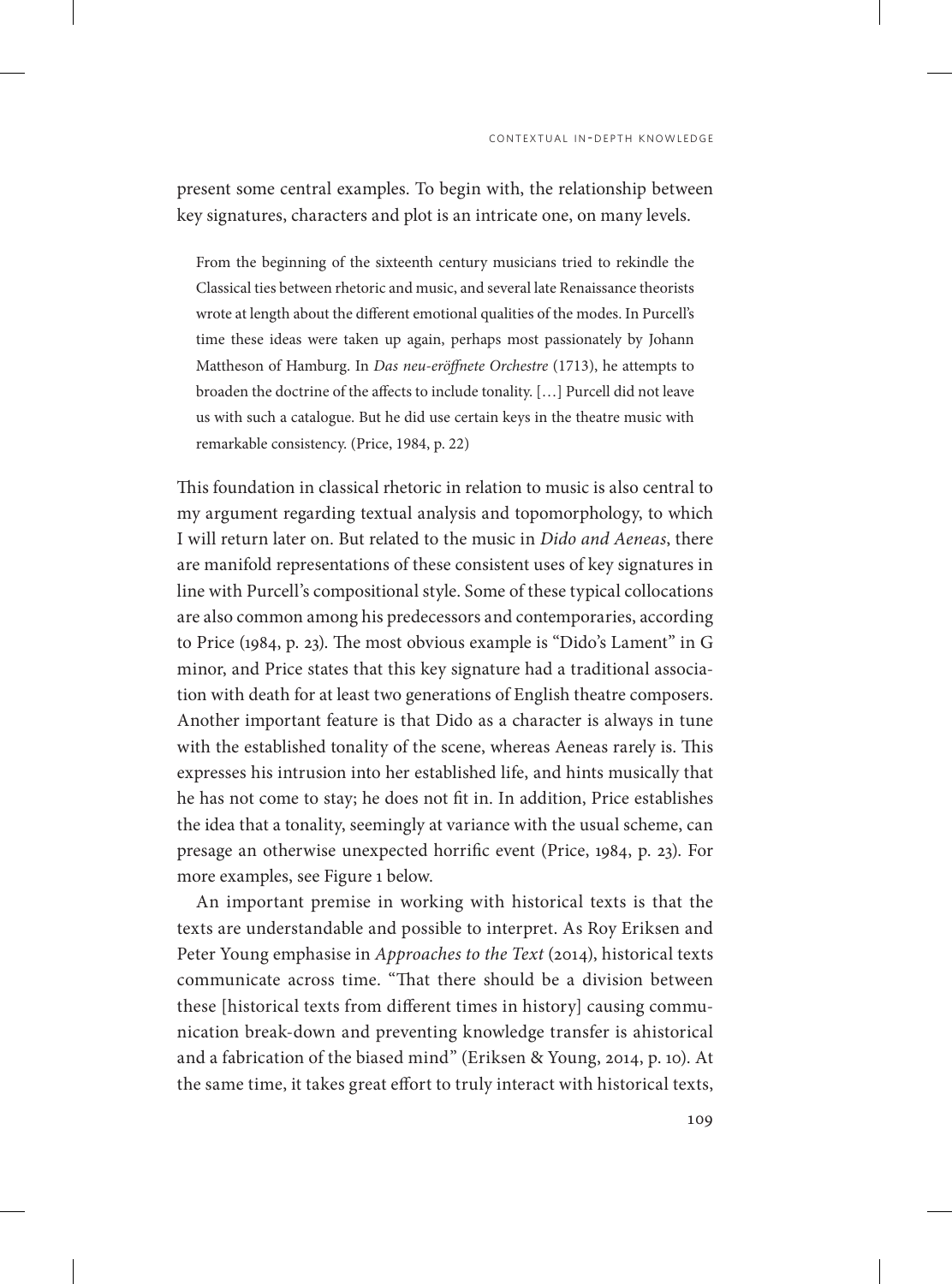and the manner of studying them is also a historical and traditional practise.

Careful and philological study and *explication de texte* are indispensable tools when tackling texts that are no longer immediately open to be processed and digested by many scholars or the general reader. Patient and meticulous examination of the texts and the conventions and contexts that shaped them is to a large extent the fruit of the rigorous methods developed by Early Modern Humanists in their studies of the extant exemplars of the ancient world, texts both spiritual and secular. (Eriksen & Young, 2014, p. 10)

Combining these perspectives, namely meticulous studying and believing in the possibility of communication and knowledge transfer between texts of the past and our own time, the premise is established for a meaningful dialogue across history. This can result in new and creative perspectives based on old ones, and further, in meaningful artistic interpretation and communication. One such detailed and rigorous method of study is topomorphological analysis.

The method entails studying the design and distribution of topoi (that is "places" and "themes") within the structure (*morphê*) of a text – hence *topomorphology*. In other words, in the analysis of written compositions topomorphology considers the spatial relationships and the shape of segments within a text as an aid to interpretation […]. (Eriksen, 2001, p. xiv)

Through topomorphology, layers of meaning embedded by the author in the textual structures can be revealed. It is based on classical rhetoric, and it is evident that this manner of structure was pervasive in early modern writing. I have also found evidence of such structures in Tate's libretto for *Dido and Aeneas*. As such analysis of the textual material has not been previously applied, this is also one of my new contributions to historical-musicological research on this material. My interest in such analysis is not only for its own sake, although the knowledge revealed is fascinating in itself. The goal is always to apply it in a performance context in our own time.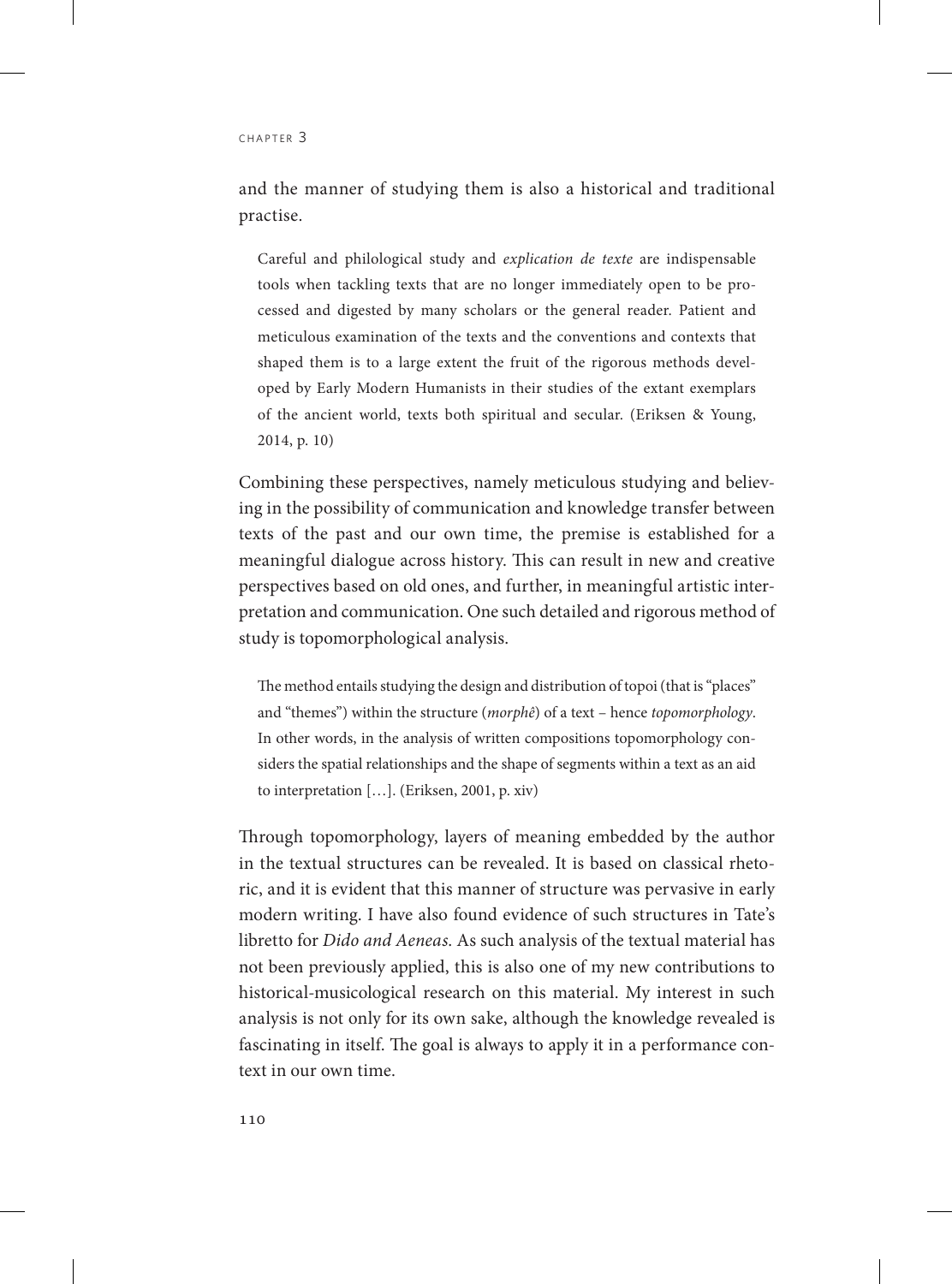In Figure 1, below, the macro level of the topomorphological structure of the opera is illustrated. Due to the limitations of the present text, some central examples must suffice. A detailed and more extensive analysis will be material for my upcoming PhD dissertation. A central element is the continuous repetition of the word "fate" in the libretto, appearing at central points throughout the plot. Fate, or destiny, is in many ways the essence of the opera, but most of all, the essence of the character Dido. It is the very last word of her emotional aria at the end of the opera. Being aware of such structures and the importance of rhetorical and topomorphological devices in early modern times, reveals layers of meaning that can add to our interpretation today. We are not governed by these structures, as I see it. On the contrary, they are an aid in finding new interpretations through a dialogue with the past. Adding layers of knowledge and understanding is empowering, in that all the choices we unconsciously make in studying and performing are brought to the fore. As a performer, then, it is now natural to make conscious choices based on a combination of extensive knowledge and artistic sensibility. And I argue that this results in a performance with integrity and artistry, communicating with the audience. And, in extension, it is an important foundation for teaching and guiding students in manoeuvring such historical material, be it in theoretical or practical studies.

In many ways structured as a classical Aristotelian tragedy, the action and development progress with a clear structure, reflected in both libretto and music. Another centrally placed and repeated word is "flame". In Act I it represents Dido's love and desire, in Acts II and III it refers to Carthage going up in flames as the witches plot the destruction of Queen Dido and her kingdom. At the end of Act III it refers to Dido's death. Layers of meaning in central words like these are rhetorical devices intentionally embedded to support structure and affect us on a subliminal level, as well as being explicitly apparent. They also function as foreshadowing on a subtle level, as multiple meanings of the same word portend upcoming events. More examples are illustrated here in Figure 1. All related incidents and topics are colour coordinated, so that the connections will be as clear as possible.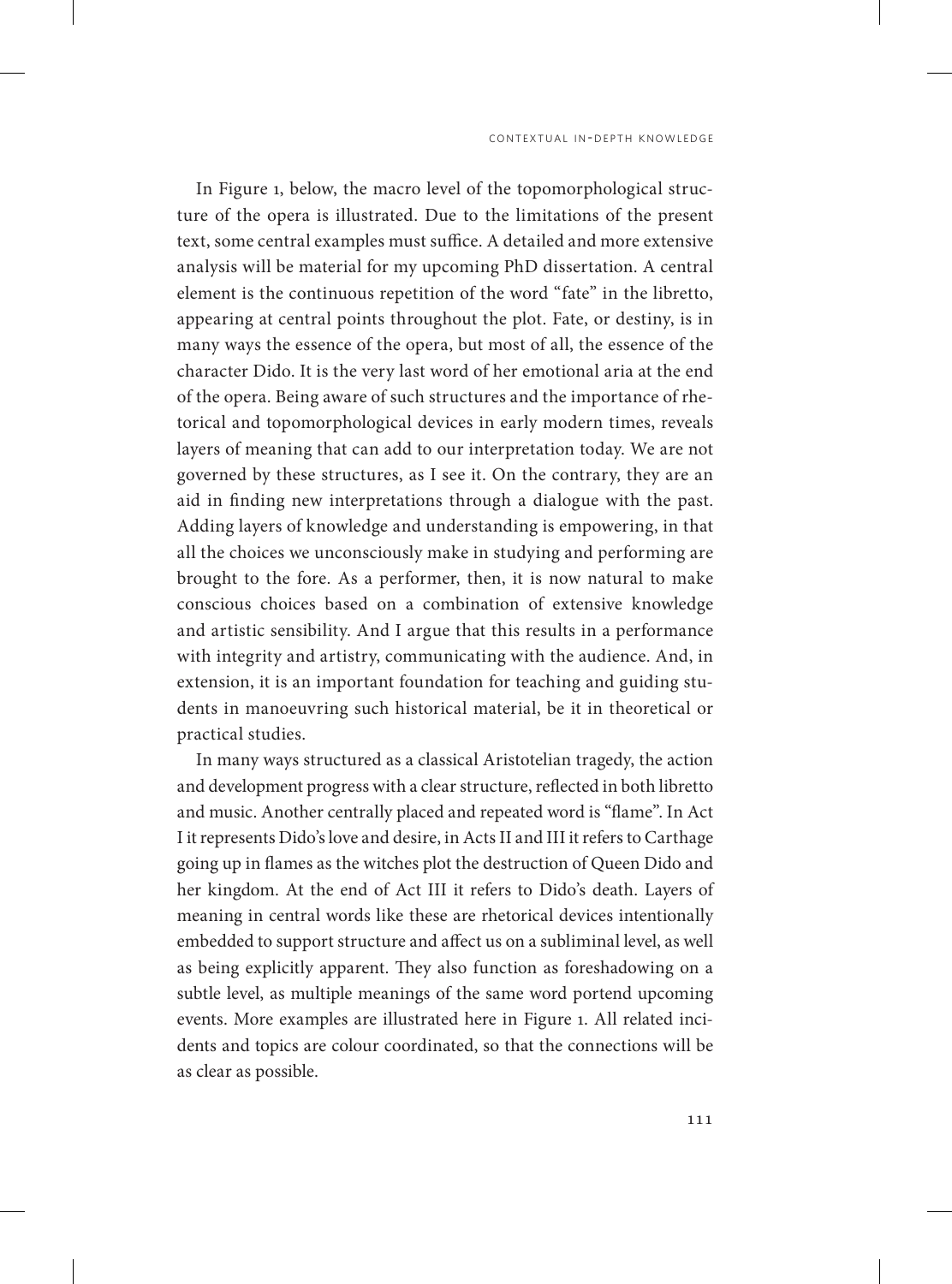

**Figure 1.** Dido and Aeneas: Illustrated Topomorphological Macrostructure (my own illustration)

As mentioned, structures are found on macro, meso and micro levels in the libretto and music. I will present a more detailed approach through a similar analysis of "Dido's Lament", her final aria when she dies at the end of the opera:

Thy hand, Belinda, darkness shades me, On thy Bosom let me rest, More I wou'd but Death invades me. Death is now a Welcom[sic] Guest, When I am laid in Earth [may] my wrongs Create No trouble in thy Breast Remember me, but ah! Forget my Fate.

The colour coding is not symbolic, but purely a practical matter to represent different effects. The colours illustrate important structures that are purposefully distributed in the poetic lines, in order to create a structure that can influence from an explicit to a subliminal level. The purple words refer to Dido herself, the subject of the text. With all these repetitions and references to herself in this short text, it is evident that she is the focal point throughout the text. Green refers to the synonyms breast and bosom and occurs in a circular mirrored pattern. The red words are all the repetitions of death, beginning with death as an invasion, moving towards acceptance.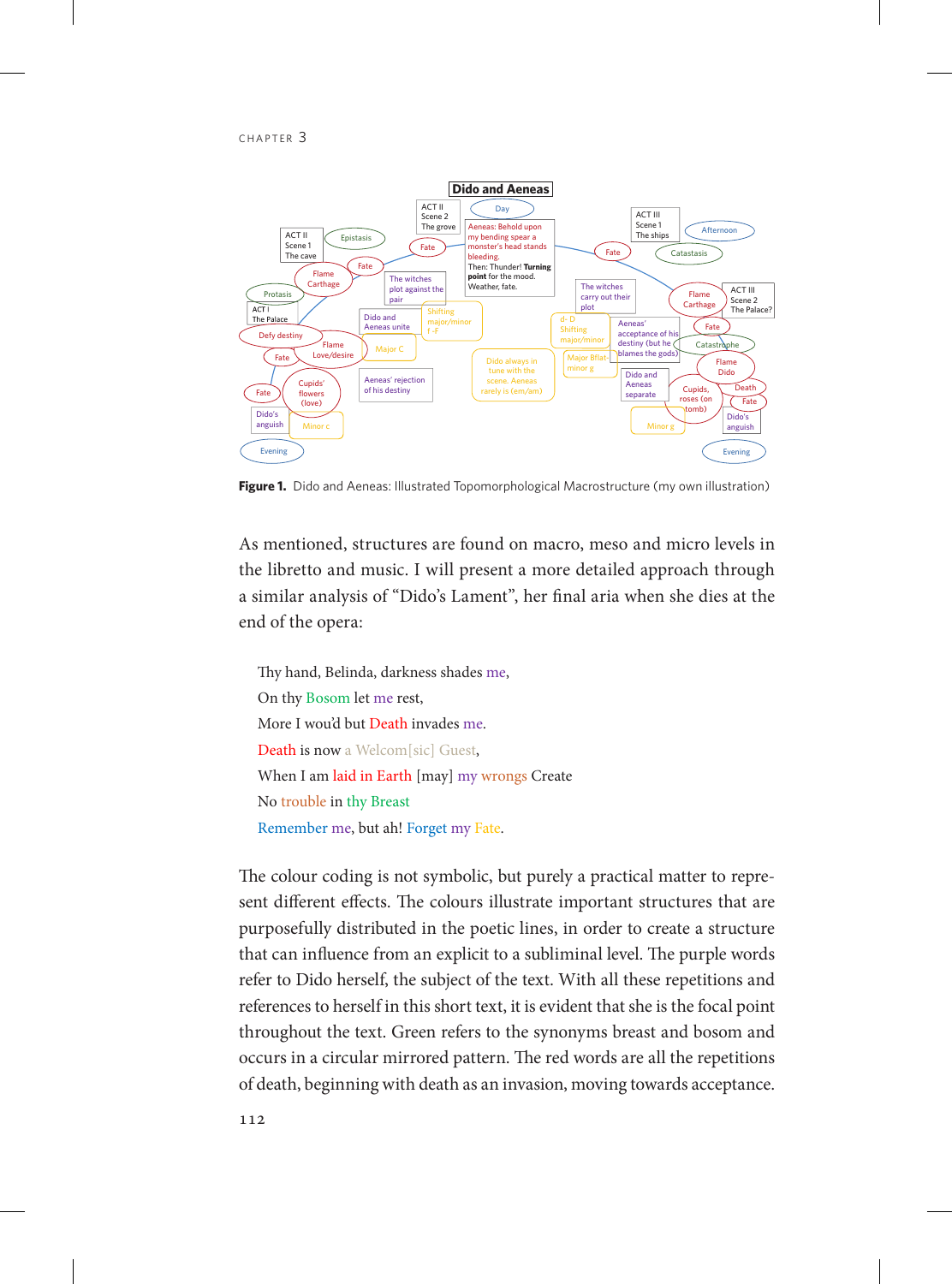This is ordered in a chiastic centripetal structure, a symmetric, circular pattern. The brown words are synonyms for errors, problems and their consequences. The grey words are centripetal, meaning that they are in the very middle, and deal with Dido being at peace with her fate. The blue words are clear antitheses, opposites. All these rhetorical devices are well-known structures, emphasising the message and strengthening the emotional nerve of the aria. The last word, fate, is marked in yellow. Fate is a central word throughout the plot and distributed evenly and at central points in the libretto, as shown in Figure 1. It is very fitting that this is Dido's very last word. An illustration of these same points is found in Figure 2.



**Figure 2.** Dido's Lament: Illustrated Topomorhological Structure (my own illustration)

An analysis such as this provides the singer with a very detailed structure of the poetic message in the text. I note that these textual focal points are in line with the musical phrasing and accompaniment. "Dido's Lament" in G minor is structured around a ground bass pattern, and in addition it is one of very few vocal pieces with independent string accompaniment. The ground bass pattern is made up of a descending tetrachord but has distinctive features.

First, it is five bars in length, in itself antithetical to regular phrasing, but even more important to its profile is the chromatic descent through the upper fourth of the scale and the cadence by leap to the lower octave (in G minor). These two distinct parts of the ground, the chromatic descent and cadence […] divide it equally into two balanced halves. (Harris, 2018, p. 133)

As Harris explains, the combination of a regular structure contrasted by irregular features results in a more intricate musical structure. It builds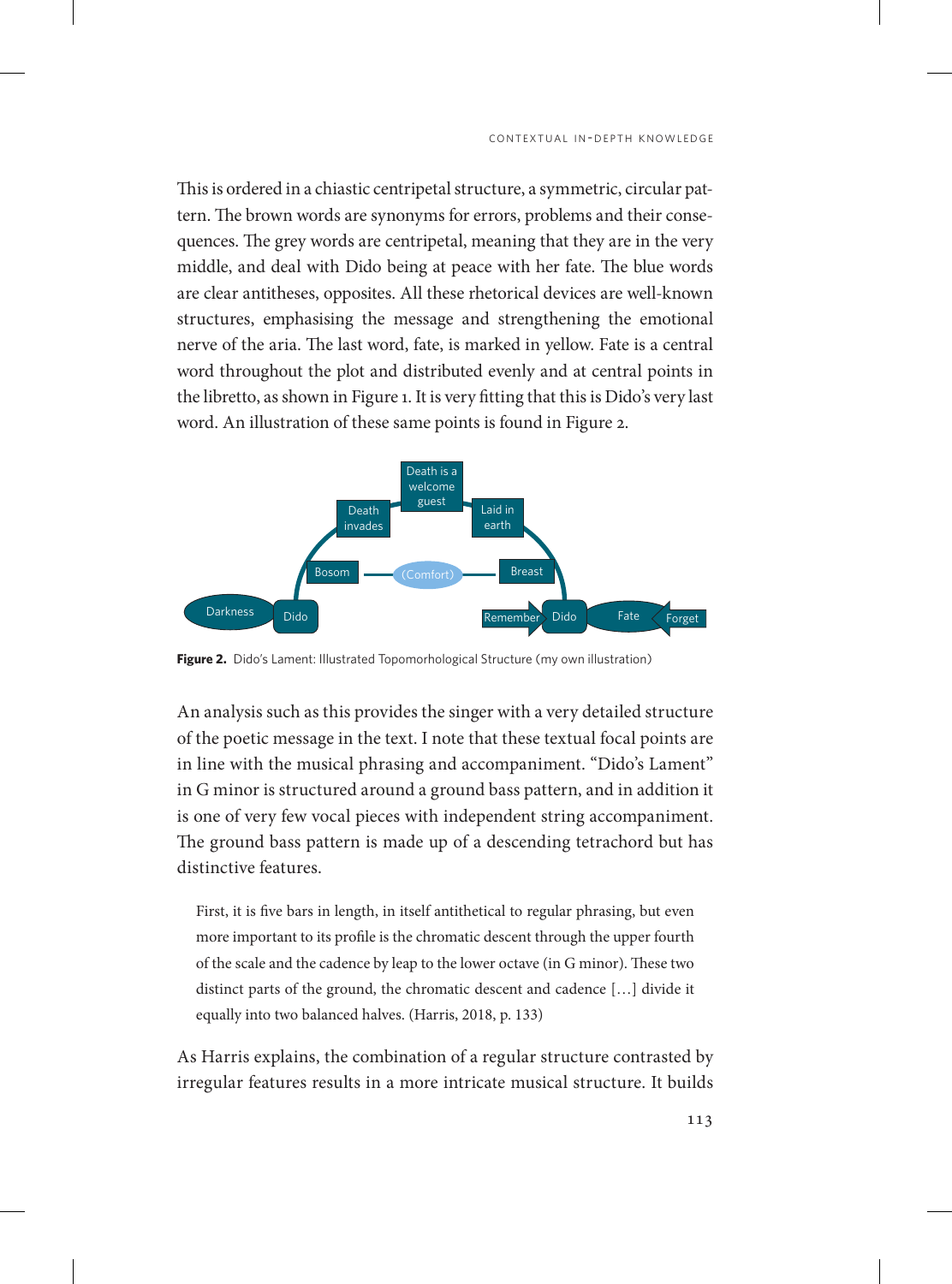a tension which supports the content of the words. The aria also has a lack of full tonic resolution in the sung melody and accompanied harmony, which is withheld until the end. "The chromatic transformation only occurs in the instrumental postlude where, as Dido expires, the full-octave chromatic G minor scale finally is given, not in the bass, but in the treble […]. This is certainly one of the most sublime moments in the opera" (Harris, 2018, p. 137). She goes on to explain: "One senses a meaning in these structures that rises above technique. […] And as Dido completes her requests, the vocal line coincides with the fate motive for the first time –Dido and her fate finally touch, and she dies" (Harris, 2018, p. 138). She concludes: "Purcell yokes the disparate elements of his craft (often miraculously) to a single purpose – the composition of music that rises above simple accompaniment of the text to become the active embodiment of the drama" (Harris, 2018, p. 139). Clearly, the music itself embodies the drama. Such an analysis of the enactment of music and text reveals crucial information when interpreting material and character. And as the music is an embodiment of the drama, the performer's individual interpretation based on this knowledge can become a present embodiment of the character and the opera in a present-day performance.8 Combined, all this knowledge supplies the performers with competence and an understanding of the interconnections of textual and musical messages, that add to the understanding and interpretation of the scene and the character. This aids in placing emphasis on certain words and musical phrases, supporting the emotional and embodied communication in the performance.

#### **Mind and body**

Another important contextual point is the question of Dido's death. How does she die? In the classical sources from Greek and Roman

<sup>8</sup> The nature of this article is to supply examples of analysis and encourage the use of this in an individual artistic interpretation. There is no room for detailed explanations and suggestions for how a singer might make use of this in an interpretation in terms of musical score analysis with emphasis and use of phrasing, emphasis, articulation, diction, vibrato, gestures and so on. Such level of detail is material for my upcoming PhD dissertation.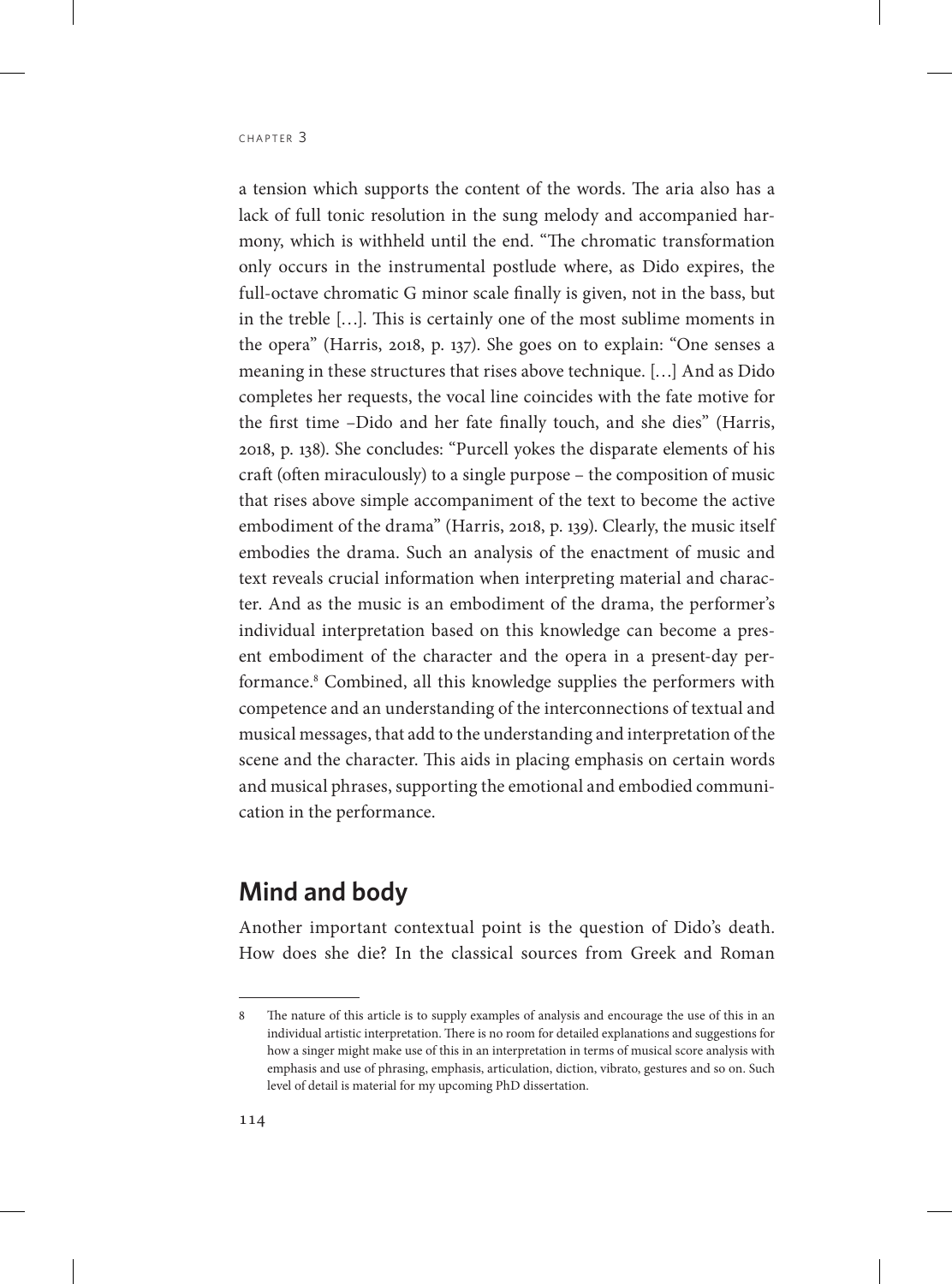mythology, such as Homer and Ovid, she commits suicide, stabbing herself with a dagger. However, there are no references to this either in the libretto or the score. Dido dies from grief in Purcell and Tate's version. To us, this might seem a bit odd. However, when investigating historical sources for theories of acting, the idea that the body reacted physically to emotions to such an extent that one could die from grief, was a generally accepted belief of the time. Moreover, today it is medically recognised as broken heart syndrome and can even lead to a heart attack and death.9 Ideas of the direct connections between thought, emotion and body are well explained in historical sources (Roach, 1993). I find it particularly interesting that these early modern ideas, oftentimes rejected as superstition and outdated concepts of the body, to some extent can be rediscovered, understood and supported through modern cognitive research and philosophy of the embodied mind (Lakoff & Johnson, 1999, 2008). In my PhD research, I go further into detail in these matters.

My point in this detail on Dido dying from grief, is that such knowledge unquestionably adds new perspectives to the interpretation of the character Dido. Relating emotionally to literally dying from grief differs fundamentally from being desperate and killing oneself. Awareness of this demands new decisions regarding interpretation and performance. Conscious thoughts and reflections on Dido's psychosomatic state will, in various ways, affect the interpretation and performance of the aria. The multisensorial approach as described by Eidsheim (2015), and the ontological premise of the embodied mind as discussed by Lakoff and Johnson (1999) fit together perfectly. My view is that performers must awaken to the fact that music performance involves all senses and the whole body for both performers and audiences. It is not simply a case of auditive practice. Our experience of reality comes through the senses, so an awareness of a multisensorial approach is crucial in relating to the historical material and the practice of music as experience. We can then make it come alive for both performers and audiences today.

<sup>9</sup> [https://www.mayoclinic.org/diseases-conditions/broken-heart-syndrome/symptoms-causes/](https://www.mayoclinic.org/diseases-conditions/broken-heart-syndrome/symptoms-causes/syc-20354617) [syc-20354617](https://www.mayoclinic.org/diseases-conditions/broken-heart-syndrome/symptoms-causes/syc-20354617)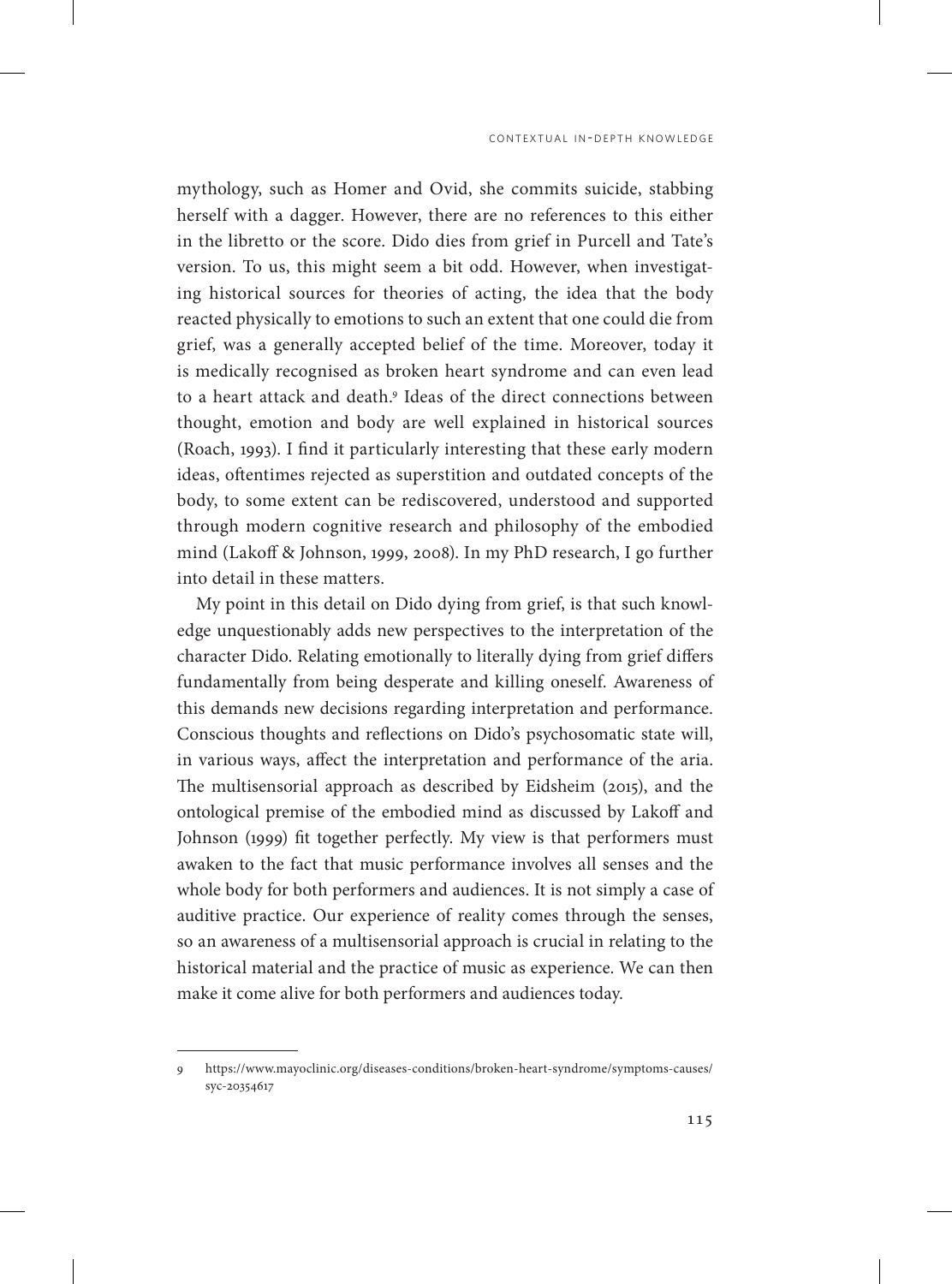These premises are ideal as a foundation for working with the historical in a pedagogical context, be it music history, studying an instrument, or working with performance training with students. As a teacher, the goal is to enable the students to become independent and apply their knowledge and competence in a meaningful manner. Supplying them with a broad foundation to be able to reflect upon issues relating to the connection between past and present, can supply them with a tool they can apply again and again.10 Reminding students of the importance of integrity and reflecting upon the complexity of the issues presented in this chapter, gives them the ability to become involved with the given material on a more tactile, multisensorial and experiential level, hopefully aiding them towards a deeper and more meaningful understanding that will come alive in practise.

## **Enacting the past through contemporary unrestricted recontextualisation**

Throughout this chapter I have argued that through studying historical and contextual information, it is possible to reveal various relevant and interesting perspectives on the material being studied, in this case Purcell and Tate's opera *Dido and Aeneas*. I have given some examples of different approaches, revealing issues of importance in terms of providing a more complex basis for interpretation. As a performer internalising and processing this information, it alters my perspectives and my interpretation, shaping my idea of the character Dido. More knowledge leads to more conscious choices being made throughout the process, emboldening integrity and artistry. In turn, this will also be part of a unique artistic interpretation and performance, resulting in a more complex message in artistic communication.<sup>11</sup> Building on historical ideas of communication

<sup>10</sup> I would like to bring in further examples on what this might offer practitioners, students, or educators with a description of a practical approach and how this has been used in practise. However, that reaches beyond the scope of this chapter, and must be left for later publications.

<sup>11</sup> Given the nature of the essay, I have chosen to explain this in more general examples. Going into details on how this can be realised in my own artistic process, or in others', is not possible within this text's limitations. I therefore make the conscious choice to leave this for my PhD dissertation.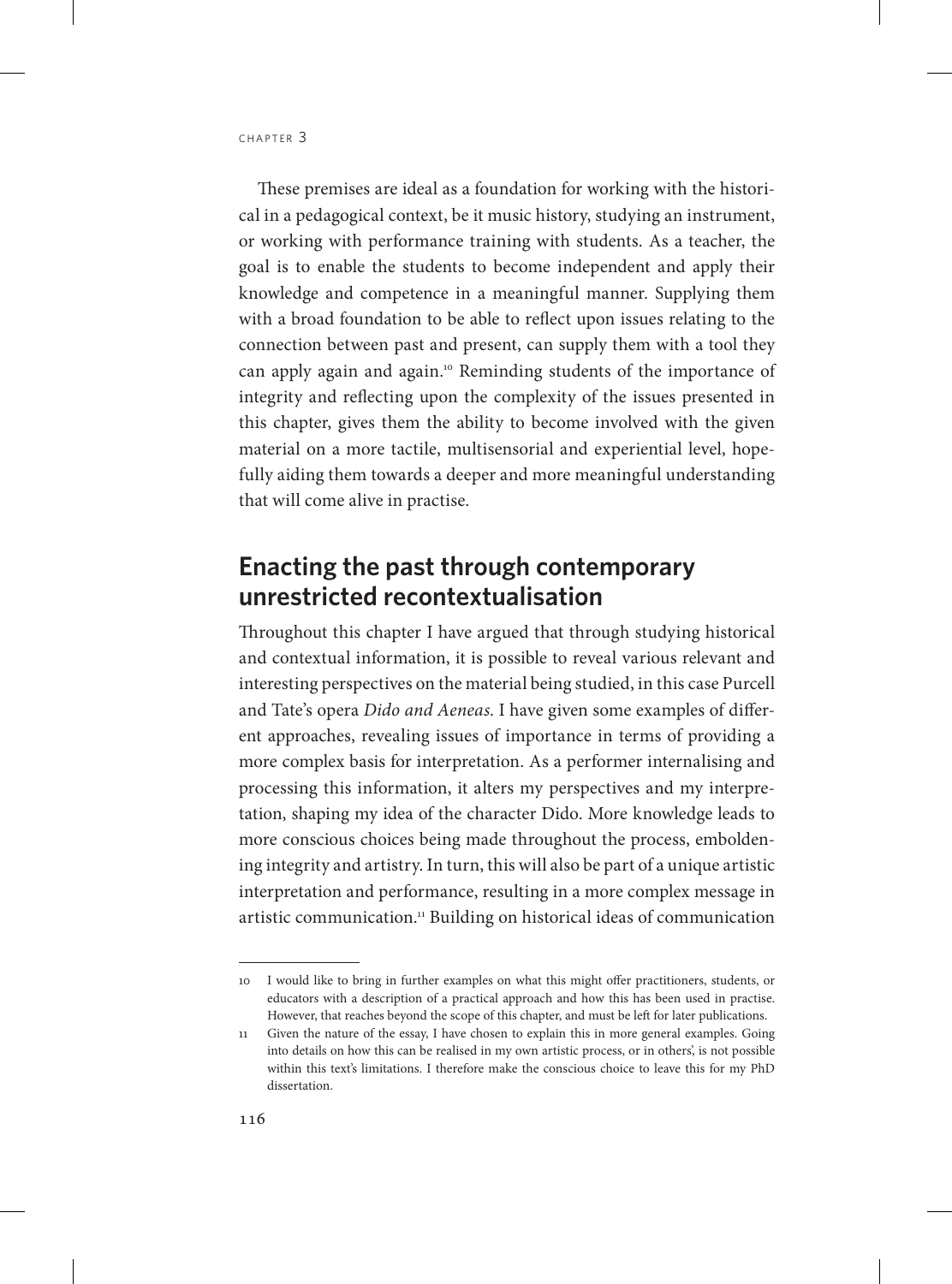on all levels from the subliminal to the explicit, the premise that knowledge transfer across history is possible and meaningful is central. These ideas are also in line with contemporary concepts of embodied and multisensorial viewpoints (Eidsheim, 2015; Lakoff & Johnson, 1999) regarding singing and human communication. As such, this approach has the potential to inspire a free and creative recontextualisation that will become more than a mere historically informed performance. The initiative behind the argument presented here originates from my longterm ambition to contribute to change and renewal in the field of early modern performance in order to better synthesise theory with performance. Therefore, I encourage both the historical-musicological field and performers to bridge the gap and become familiar with present-day discourse on these related topics in research and performance traditions. This explains the need for my detailed analysis and dealings with historical matters, as well as emphasising its relevance for performers, and the practical and artistic value of the approach. Bridging the gap between historical musicology and contemporary concepts of performance and interpretation of early modern repertoires, this approach can create a meaningful interaction between theory and artistic practise. The performance, then, becomes, as Friman puts it beautifully, "an act of simultaneous preservation and re-creation" (Friman, 2008, p. 132).

## **References**

- Austbø, H. (2018). Om kvalitet i musikalske fremføringer. In Ø. Prytz (Ed.), *Når kunsten tar form*. Norsk Kulturråd. [https://www.kulturradet.no/kvalitet/vis/-/](https://www.kulturradet.no/kvalitet/vis/-/essay-kkk) [essay-kkk](https://www.kulturradet.no/kvalitet/vis/-/essay-kkk)
- Eidsheim, N. S. (2011). Sensing voice. *The Senses and Society, 6*(2), 133–155. [https://](https://doi.org/10.2752/174589311X12961584845729) [doi.org/10.2752/174589311X12961584845729](https://doi.org/10.2752/174589311X12961584845729)
- Eidsheim, N. S. (2015). *Sensing sound: Singing and listening as vibrational practice*. Duke University Press.
- Eriksen, R. T. (2001). *The building in the text: Alberti to Shakespeare and Milton*. Pennsylvania State University Press.
- Eriksen, R. T. & Young, P. (2014). *Approaches to the text: From pre-gospel to postbaroque* (Vol. 9). Fabrizio Serra.
- Friman, A. M. (2008). *Modern performance of sacred medieval music with particular reference to women's voices.* [PhD in performance, Doctoral dissertation,